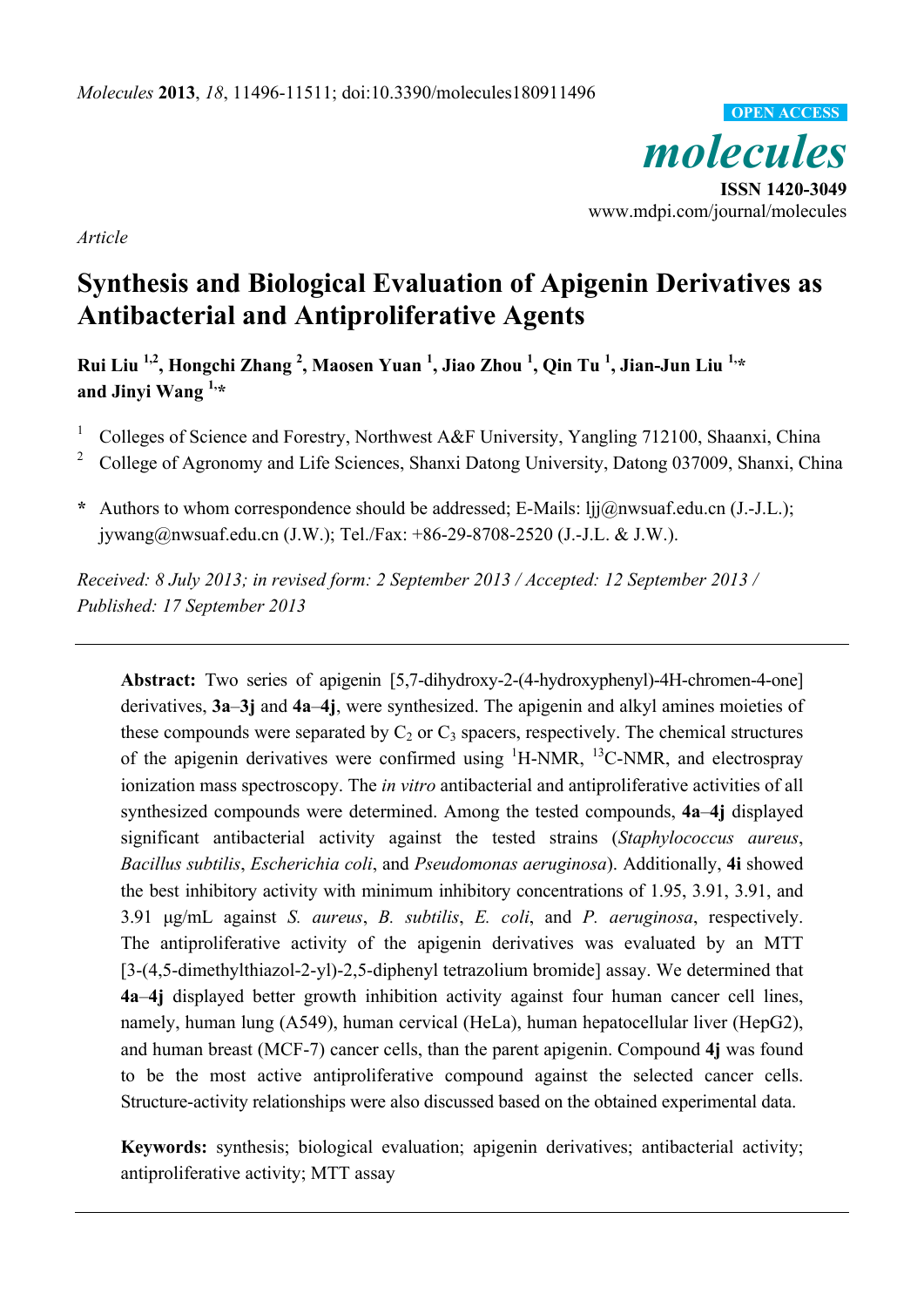#### **1. Introduction**

The battle against cancer is one of the biggest social problems encountered worldwide, because cancer is one of the most dreadful diseases, and the second leading cause of death in developing as well as developed countries [1,2]. The World Health Organization reported that cancer accounted for 7.6 million deaths (around 13% of all deaths) in 2008, and 13.1 million deaths is estimated for 2030. In the past few decades, various drugs have been developed in cancer research to reduce mortality and improve survival of cancer patients. However, the majority of these studies failed because of low selectivity and frequency of adverse events. Therefore, the development of novel anticancer agents that selectively act on the target without side effects has become a primary objective for medicinal chemists [3]. A dramatic increase in the investigation of naturally occurring products in terms of their potential for treating cancers is recently observed [4]. One promising group of natural products for cancer therapy comprises the flavonoids. These compounds play an important role in cancer treatment. Multiple epidemiological studies have reported that flavonoids can reduce or prevent the incidence of various cancers [5,6]. For instance, quercetin was reported to induce apoptosis via the mitochondrial pathway in KB and KBv200 cells [7]. Valdameri *et al*. discovered that chalcones are selective inhibitors of the breast cancer resistance protein [8].

Flavonoids are important natural products that are universally found in fruits, cereals, legumes, vegetables, seeds, spices, and medicinal plants [9]. Apigenin (**1**), a type of flavonoid, is abundant in various fruits, vegetables, and medicinal plants, such as parsley, onion, orange, paper mulberry, *Veronica linariifolia*, and *Rhizoma Polygoni Cuspidati* [10]. Apigenin is widely distributed and also found to be useful as pharmaceutical agents. In addition to its anti-inflammatory and antioxidation activities, apigenin has been used as a dietary supplement because of its anticancer properties [11]. Previous studies have shown that apigenin has anticancer activity in numerous human cancer cells, such as prostate cancer, colon carcinoma, and breast cancer, with low cytotoxicity and no mutagenic activity [12].

Multi-drug resistance is drawing much attention in recent years because of the extensive use of antibiotics. The resistant strains curtail the life span of drugs. These shortcomings lead to an urgent global need for finding new antimicrobial drugs, particularly from natural resources [13]. Naturally derived apigenin was reported to have potential antimicrobial activity [14]. Meanwhile, various compounds possessing aminoalkylation at the 7-O position have been shown to have significant biological activities [15,16]. In view of these findings and in continuation of our study on apigenin, we report the synthesis of two series of apigenin derivatives, in which the apigenin ring system is linked to different amines separated by 2-carbon or 3-carbon spacers at C-7 position to enhance their lipophilicity. The antiproliferative activities of these derivatives were tested against four human cancer cell lines, namely, the human lung (A549), human cervical (HeLa), human hepatocellular liver (HepG2), and human breast (MCF-7) cancer cells, using a standard 3-(4,5-dimethylthiazol-2-yl)-2,5-diphenyl tetrazolium bromide (MTT) assay. The antibacterial activities of these derivatives were also investigated.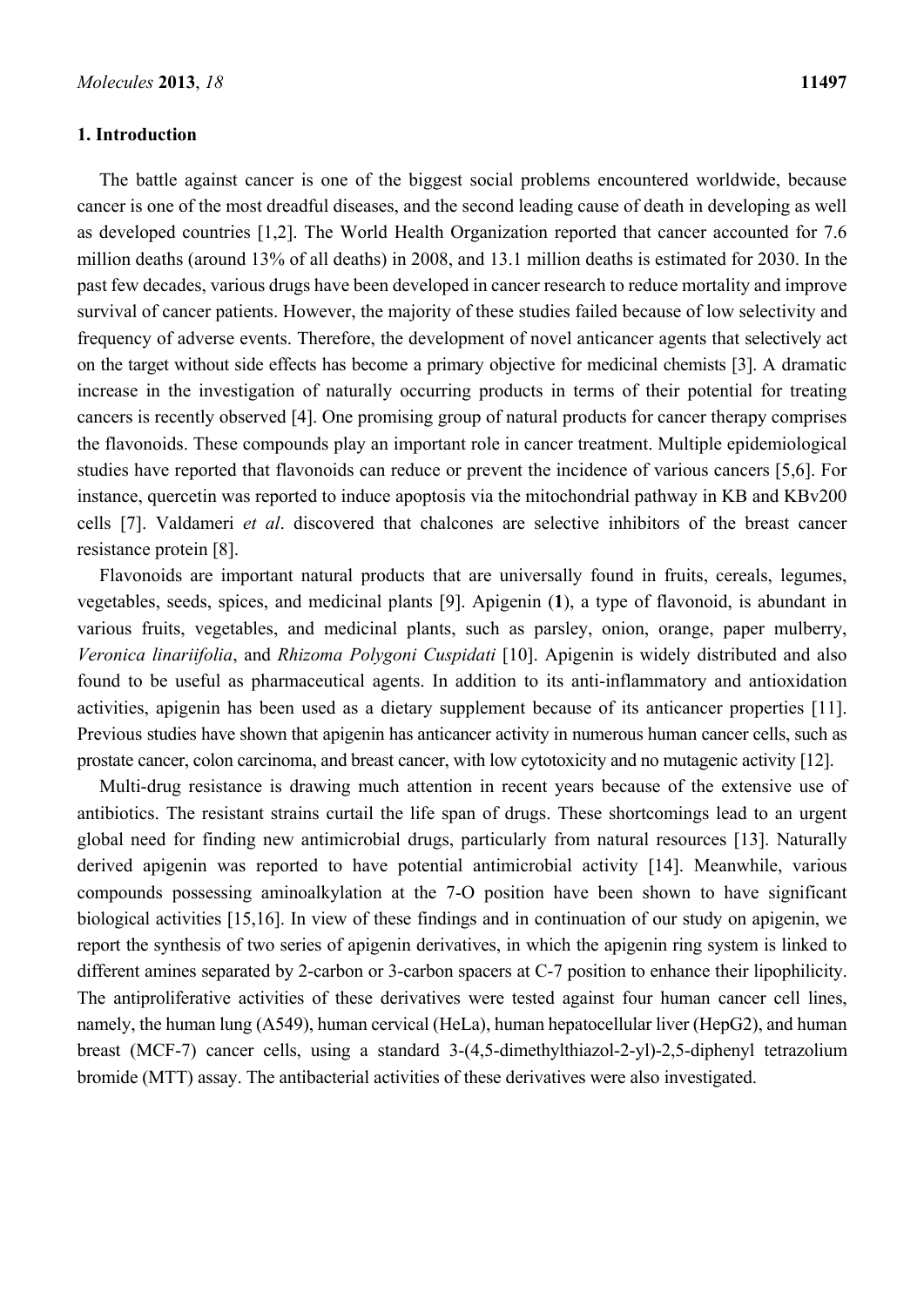#### **2. Results and Discussion**

#### *2.1. Chemistry*

The synthesis of compounds **3a**–**3j** and **4a**–**4j** was accomplished according to the general pathway illustrated in Scheme 1. Compounds **2a** and **2b** were the key intermediates for the synthesis of the target compounds. They were prepared from alkylation of 7-hydroxy group using excessive amounts of 1,2-dibromoethane or 1,3-dibromopropane in the presence of potassium carbonate  $(K_2CO_3)$  as base in anhydrous *N,N*-dimethylformamide (DMF) at 120 °C for 2 h [17–20]. To increase the biological activities of apigenin, we synthesized apigenin derivatives, in which the apigenin ring system was linked to the alkyl amines moieties by different spacers at C-7 position to enhance their lipophilicity. Reaction of **2a** and **2b** with different cyclic and non-cyclic alkyl amines in anhydrous DMF at 80 °C for 2 h to 4 h yielded **3a**–**3j** and **4a**–**4j**, respectively. Compounds in series 1 (**3a**–**3j**) contained a 2-carbon spacer between apigenin and the substituent moieties, whereas compounds in series 2 (**4a**–**4j**) contained a 3-carbon spacer. These compounds were designated to test the importance of the substitution, together with the size of the connected groups. All synthetic compounds gave satisfactory analytical and spectroscopic data, which were in full accordance with their depicted structures.

**Scheme 1.** Synthesis of C-7-modified apigenin derivatives.



*Reagents and conditions*: (i) BrCH<sub>2</sub>CH<sub>2</sub>Br or BrCH<sub>2</sub>CH<sub>2</sub>CH<sub>2</sub>Br, K<sub>2</sub>CO<sub>3</sub>, DMF, 120 °C, 2 h; (ii) R-amines, DMF,  $80 °C$ , 2 h to 4 h.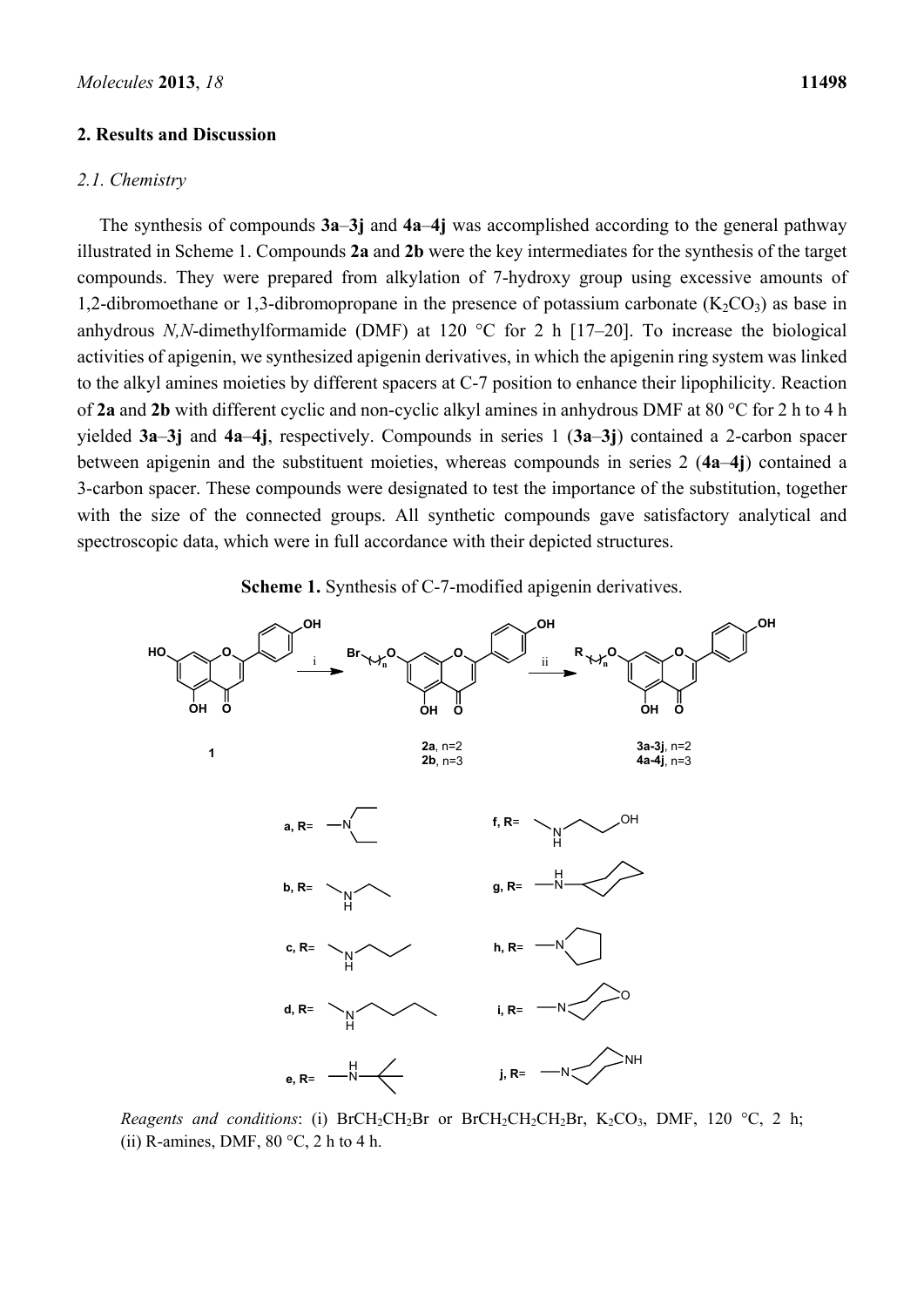#### *2.2. Antibacterial Activity*

All synthesized compounds were preliminary screened for their *in vitro* antibacterial activity against two Gram-positive bacteria [*Staphylococcus aureus* (ATCC 25923) and *Bacillus subtilis* (ATCC 6633)] and two Gram-negative bacteria [*Escherichia coli* (ATCC 25922) and *Pseudomonas aeruginosa* (ATCC 27853)] through disk diffusion method [21]. Ampicillin and tetracycline were used as positive controls [22], and dimethylsulphoxide (DMSO)-poured disk was used as negative control. Most of the synthesized compounds displayed moderate to excellent antibacterial activities against the four bacteria used at a dose of 1,000 μg/mL (Table 1). Compounds showing inhibition zones of at least 10 mm were considered active and were further evaluated for their minimum inhibitory concentrations (MICs) [23].

| <b>Compounds</b>    | S. aureus      | <b>B.</b> subtilis | E. coli           | P. aeruginosa     |
|---------------------|----------------|--------------------|-------------------|-------------------|
|                     | ATCC 25923     | <b>ATCC 6633</b>   | <b>ATCC 25922</b> | <b>ATCC 27853</b> |
| Apigenin (1)        | $11.1 \pm 0.3$ | $11.0 \pm 1.0$     | $10.1 \pm 0.3$    | $10.3 \pm 0.2$    |
| 2a                  | $11.8 \pm 0.2$ | $11.2 \pm 0.3$     | $10.2 \pm 0.1$    | $10.5 \pm 0.2$    |
| 2 <sub>b</sub>      | $11.5 \pm 0.1$ | $11.3 \pm 0.5$     | $11.8 \pm 0.3$    | $11.9 \pm 0.2$    |
| 3a                  | $17.0 \pm 0.9$ | $17.5 \pm 0.4$     | $12.5 \pm 0.2$    | $14.0 \pm 0.3$    |
| 3 <sub>b</sub>      | $17.3 \pm 0.3$ | $16.5 \pm 0.5$     | $15.5 \pm 0.4$    | $14.8 \pm 0.4$    |
| 3c                  | $17.1 \pm 0.5$ | $17.5 \pm 0.3$     | $17.0 \pm 0.3$    | $19.5 \pm 0.5$    |
| 3d                  | $17.3 \pm 0.1$ | $17.5 \pm 0.2$     | $16.0 \pm 0.3$    | $17.5 \pm 0.3$    |
| 3e                  | $17.5 \pm 0.7$ | $19.0 \pm 0.8$     | $16.5 \pm 0.5$    | $15.5 \pm 0.2$    |
| 3f                  | $17.2 \pm 0.4$ | $17.5 \pm 0.5$     | $14.5 \pm 0.4$    | $15.0 \pm 0.3$    |
| 3g                  | $21.0 \pm 0.2$ | $21.5 \pm 0.7$     | $15.5 \pm 0.4$    | $17.5 \pm 0.4$    |
| 3 <sub>h</sub>      | $21.4 \pm 0.8$ | $21.6 \pm 0.9$     | $15.0 \pm 0.6$    | $17.2 \pm 0.5$    |
| 3i                  | $21.7 \pm 1.0$ | $21.8 \pm 1.0$     | $19.0 \pm 0.6$    | $18.5 \pm 0.6$    |
| 3j                  | $21.2 \pm 0.5$ | $21.0 \pm 0.6$     | $16.5 \pm 0.2$    | $17.5 \pm 0.4$    |
| 4a                  | $21.0 \pm 0.4$ | $20.0 \pm 0.4$     | $15.0 \pm 0.3$    | $15.0 \pm 0.3$    |
| 4 <sub>b</sub>      | $18.5 \pm 0.3$ | $19.0 \pm 0.4$     | $16.0 \pm 0.1$    | $17.5 \pm 0.5$    |
| 4c                  | $21.1 \pm 0.6$ | $21.8 \pm 0.5$     | $18.0 \pm 0.4$    | $19.0 \pm 0.6$    |
| 4d                  | $22.0 \pm 0.8$ | $20.0 \pm 0.3$     | $18.0 \pm 0.3$    | $21.0 \pm 0.8$    |
| 4e                  | $18.1 \pm 0.2$ | $21.0 \pm 0.2$     | $17.5 \pm 0.3$    | $15.5 \pm 0.7$    |
| 4f                  | $21.0 \pm 0.7$ | $17.5 \pm 0.3$     | $18.0 \pm 0.5$    | $17.5 \pm 0.5$    |
| 4g                  | $21.9 \pm 0.9$ | $18.0 \pm 0.2$     | $18.5 \pm 0.6$    | $18.7 \pm 0.9$    |
| 4h                  | $21.6 \pm 1.0$ | $19.0 \pm 0.5$     | $17.0 \pm 0.4$    | $17.6 \pm 0.6$    |
| 4i                  | $24.8 \pm 1.0$ | $22.0 \pm 0.7$     | $21.0 \pm 0.3$    | $21.3 \pm 1.0$    |
| 4j                  | $24.5 \pm 0.8$ | $21.5 \pm 0.6$     | $17.5 \pm 0.3$    | $18.0 \pm 0.9$    |
| Ampicillin          | $37.3 \pm 0.6$ | $36.7 \pm 1.5$     | $28.9 \pm 0.1$    | $33.7 \pm 0.5$    |
| <b>Tetracycline</b> | $26.3 \pm 0.5$ | $21.0 \pm 1.0$     | $21.7 \pm 1.1$    | $24.3 \pm 1.1$    |

| <b>Table 1.</b> Inhibition zones (IZ, in millimeters) (mean $a \pm SD$ <sup>b</sup> ) of the synthesized apigenin derivatives. |  |
|--------------------------------------------------------------------------------------------------------------------------------|--|
|--------------------------------------------------------------------------------------------------------------------------------|--|

<sup>a</sup> Mean value of measured diameters of IZs;  $<sup>b</sup>$  SD denotes standard deviation.</sup>

The MIC values are listed in Table 2. All synthesized apigenin derivatives showed higher antibacterial activities than the parent apigenin. They exhibited relatively better inhibition of Gram-positive bacteria than Gram-negative bacteria, with MIC values from 1.95 μg/mL to 15.63 μg/mL. Among **3a**–**3j**, which contained a 2-carbon spacer, **3g**–**3j** with N-heterocyclic rings at C-7 position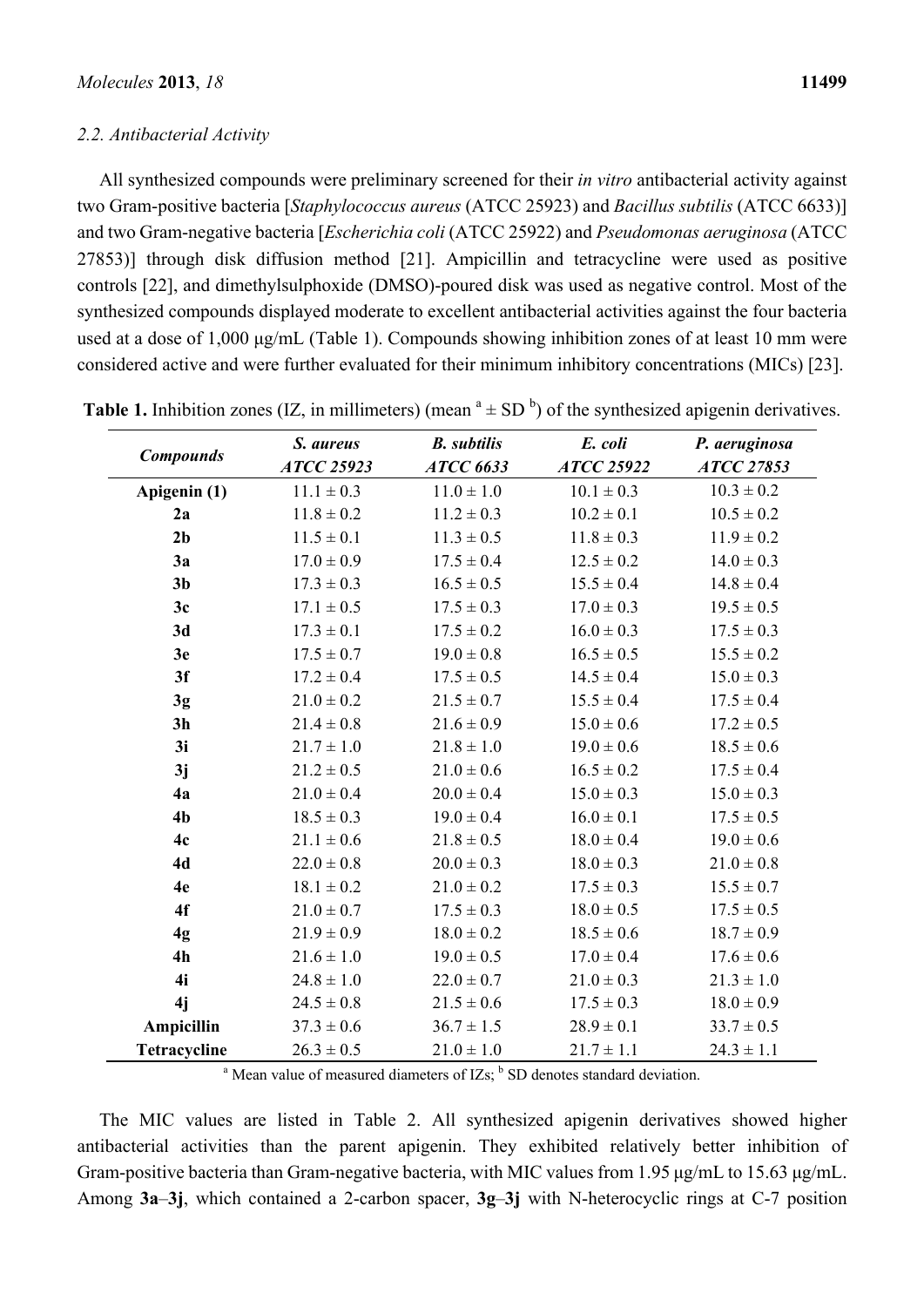displayed a potent zone of antibacterial activities ranging from 3.91 μg/mL to 15.63 μg/mL. In addition, **3i** exhibited prominent antibacterial activity with MICs of 3.91, 3.91, 7.81, and 7.81 μg/mL against *S. aureus*, *B. subtilis*, *E. coli*, and *P. aeruginosa*, respectively. These results were close to the antibacterial property of broad-spectrum, antibiotic tetracycline, with corresponding MICs of 1.95, 3.91, 3.91, and 3.91 μg/mL, respectively. Other 2-carbon spacer compounds (**3a**–**3f**), with aliphatic chain substituents, showed lower inhibitory activity than **3g**–**3j**. This result suggested that compounds with heterocyclic moieties at C-7 position of apigenin had much higher activity than compounds with aliphatic chains. Compounds **4a**–**4j** exhibited similar results. The N-heterocyclic rings displaced **4g**–**4j**, which showed better antibacterial activity than other compounds, namely, **4a**–**4f**, in 3-carbon spacer apigenin derivatives. Additionally, **4i** presented remarkable inhibitory activity with MIC values of 1.95, 3.91, 3.91, and 3.91 μg/mL against *S. aureus*, *B. subtilis*, *E. coli*, and *P. aeruginosa*, respectively, which is comparable with the positive control, tetracycline (1.95, 3.91, 3.91, and 3.91 μg/mL), although lower than ampicillin (0.06, 0.12, 0.98, and 0.49 μg/mL) [22]. Compounds **4a**–**4j**, which contained a 3-carbon spacer, showed higher antibacterial activity than **3a**–**3j**. This phenomenon may have been caused by the superior lipophilicity of **4a**–**4j** to **3a**–**3j**, which may have increased cell membrane permeability. The biological activity of a particular substance depends on a complex sum of individual properties including compound structure, affinity for the target site, and survival in the medium of application, survival within the biological system, transport properties, and state of the target organism [17]. Further structure-activity relationships (SARs) studies on this class of antibacterial compounds are currently under active investigation and will be reported in due course.

|                  | $MIC (µg/mL)$ <sup>a</sup>     |                                        |                              |                             |
|------------------|--------------------------------|----------------------------------------|------------------------------|-----------------------------|
| <b>Compounds</b> | S. aureus<br><b>ATCC 25923</b> | <b>B.</b> subtilis<br><b>ATCC 6633</b> | E. coli<br><b>ATCC 25922</b> | P. aeruginosa<br>ATCC 27853 |
| Apigenin (1)     | 31.25                          | 31.25                                  | 62.5                         | 62.5                        |
| 2a               | 31.25                          | 31.25                                  | 62.5                         | 62.5                        |
| 2 <sub>b</sub>   | 31.25                          | 31.25                                  | 31.25                        | 31.25                       |
| 3a               | 7.81                           | 7.81                                   | 31.25                        | 15.63                       |
| 3 <sub>b</sub>   | 7.81                           | 15.63                                  | 15.63                        | 15.63                       |
| 3c               | 7.81                           | 7.81                                   | 15.63                        | 7.81                        |
| 3d               | 7.81                           | 7.81                                   | 15.63                        | 7.81                        |
| 3e               | 7.81                           | 7.81                                   | 15.63                        | 15.63                       |
| 3f               | 7.81                           | 7.81                                   | 15.63                        | 15.63                       |
| 3g               | 3.91                           | 3.91                                   | 15.63                        | 7.81                        |
| 3 <sub>h</sub>   | 3.91                           | 3.91                                   | 15.63                        | 7.81                        |
| 3i               | 3.91                           | 3.91                                   | 7.81                         | 7.81                        |
| 3j               | 3.91                           | 3.91                                   | 15.63                        | 7.81                        |
| 4a               | 3.91                           | 7.81                                   | 15.63                        | 15.63                       |
| 4 <sub>b</sub>   | 7.81                           | 7.81                                   | 15.63                        | 7.81                        |
| 4c               | 3.91                           | 3.91                                   | 7.81                         | 7.81                        |
| 4d               | 3.91                           | 3.91                                   | 7.81                         | 3.91                        |
| 4e               | 7.81                           | 3.91                                   | 7.81                         | 15.63                       |

**Table 2.** MIC values of the synthesized apigenin derivatives against four bacterial strains.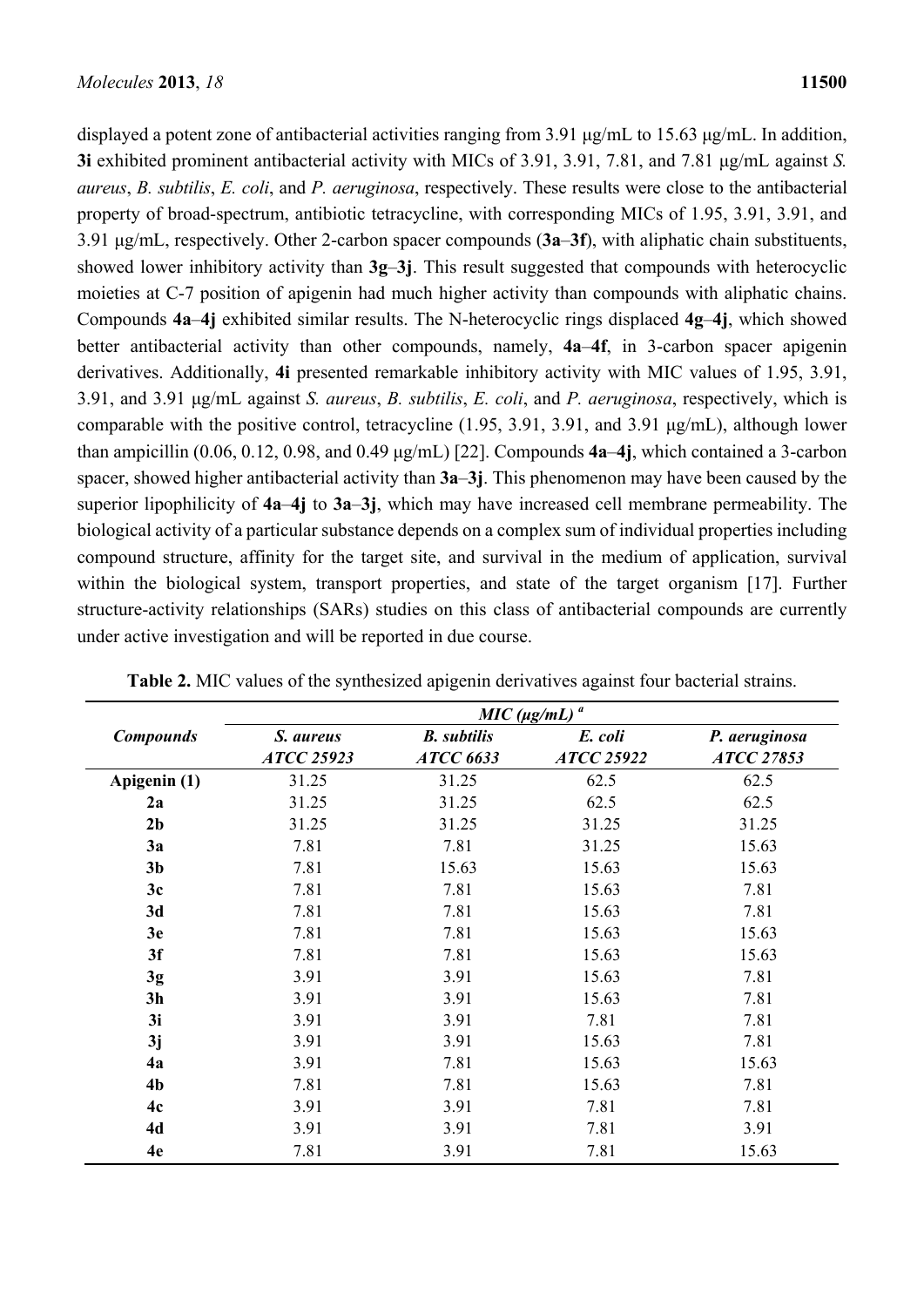| <b>Compounds</b> | $MIC (µg/mL)$ <sup>a</sup>     |                                        |                              |                             |
|------------------|--------------------------------|----------------------------------------|------------------------------|-----------------------------|
|                  | S. aureus<br><b>ATCC 25923</b> | <b>B.</b> subtilis<br><b>ATCC 6633</b> | E. coli<br><b>ATCC 25922</b> | P. aeruginosa<br>ATCC 27853 |
| 4f               | 3.91                           | 7.81                                   | 7.81                         | 7.81                        |
| 4g               | 3.91                           | 7.81                                   | 7.81                         | 7.81                        |
| 4h               | 3.91                           | 7.81                                   | 7.81                         | 7.81                        |
| 4i               | 1.95                           | 3.91                                   | 3.91                         | 3.91                        |
| 4j               | 1.95                           | 3.91                                   | 7.81                         | 7.81                        |
| Ampicillin       | 0.06                           | 0.12                                   | 0.98                         | 0.49                        |
| Tetracycline     | 1.95                           | 3.91                                   | 3.91                         | 3.91                        |

**Table 2.** *Cont*.

<sup>a</sup> Average of three parallel experiments.

## *2.3. Antiproliferative Activity*

The inhibitory effects of all the synthesized apigenin derivatives, **3a**–**3j** and **4a**–**4j**, were assayed by evaluating cell proliferation on A549, HeLa, HepG2, and MCF-7 cell lines. The results are summarized in Table 3.

Table 3. Antiproliferative activities (IC<sub>50</sub>) of the synthesized apigenin derivatives against A549, HeLa, HepG2, and MCF-7 cell lines.

|                  | $IC_{50} (\mu g/mL)$ |               |               |                  |  |
|------------------|----------------------|---------------|---------------|------------------|--|
| <b>Compounds</b> | A549                 | HeLa          | HepG2         | $MCF-7$          |  |
| Apigenin (1)     | $1,740 \pm 3.4$      | $450 \pm 2.0$ | $460 \pm 2.2$ | $>2,000 \pm 3.6$ |  |
| 2a               | $643 \pm 4.2$        | $590 \pm 4.1$ | $408 \pm 3.8$ | $534 \pm 3.4$    |  |
| 2 <sub>b</sub>   | $251 \pm 3.4$        | $233 \pm 2.2$ | $176 \pm 2.1$ | $209 \pm 2.8$    |  |
| 3a               | $101 \pm 3.0$        | $110 \pm 2.0$ | $116 \pm 2.3$ | $125 \pm 2.2$    |  |
| 3 <sub>b</sub>   | $94 \pm 2.5$         | $109 \pm 1.9$ | $103 \pm 1.9$ | $102 \pm 2.1$    |  |
| 3c               | $87 \pm 2.2$         | $98 \pm 1.5$  | $105 \pm 1.4$ | $114 \pm 1.9$    |  |
| 3d               | $80 \pm 1.5$         | $117 \pm 2.1$ | $112 \pm 2.0$ | $137 \pm 2.6$    |  |
| 3e               | $78 \pm 1.6$         | $97 \pm 1.8$  | $92 \pm 1.8$  | $99 \pm 2.0$     |  |
| 3f               | $83 \pm 2.3$         | $89 \pm 1.4$  | $96 \pm 1.5$  | $92 \pm 2.0$     |  |
| 3g               | $42 \pm 2.1$         | $32 \pm 1.2$  | $33 \pm 1.2$  | $71 \pm 1.2$     |  |
| 3 <sub>h</sub>   | $45 \pm 1.7$         | $46 \pm 1.0$  | $43 \pm 1.7$  | $70 \pm 1.8$     |  |
| 3i               | $39 \pm 0.9$         | $42 \pm 0.9$  | $36 \pm 1.0$  | $54 \pm 1.1$     |  |
| 3j               | $26 \pm 1.0$         | $17 \pm 0.8$  | $29 \pm 1.2$  | $49 \pm 1.4$     |  |
| 4a               | $91 \pm 2.4$         | $99 \pm 2.3$  | $100 \pm 2.8$ | $99 \pm 2.1$     |  |
| 4 <sub>b</sub>   | $85 \pm 2.1$         | $83 \pm 1.7$  | $94 \pm 2.2$  | $87 \pm 2.3$     |  |
| 4c               | $72 \pm 1.8$         | $81 \pm 1.3$  | $82 \pm 1.8$  | $95 \pm 2.8$     |  |
| 4d               | $63 \pm 1.1$         | $101 \pm 2.6$ | $83 \pm 1.7$  | $103 \pm 3.1$    |  |
| 4e               | $62 \pm 1.5$         | $86 \pm 2.0$  | $90 \pm 2.0$  | $88 \pm 2.9$     |  |
| 4f               | $70 \pm 2.2$         | $75 \pm 1.3$  | $89 \pm 1.4$  | $89 \pm 3.3$     |  |
| 4g               | $32 \pm 1.4$         | $27 \pm 1.1$  | $31 \pm 1.0$  | $59 \pm 2.0$     |  |
| 4h               | $35 \pm 2.0$         | $34 \pm 1.5$  | $44 \pm 1.2$  | $50 \pm 2.3$     |  |
| 4i               | $27 \pm 1.3$         | $19 \pm 1.0$  | $28 \pm 1.1$  | $47 \pm 1.9$     |  |
| 4j               | $16 \pm 1.0$         | $11 \pm 1.1$  | $25 \pm 1.6$  | $32 \pm 1.8$     |  |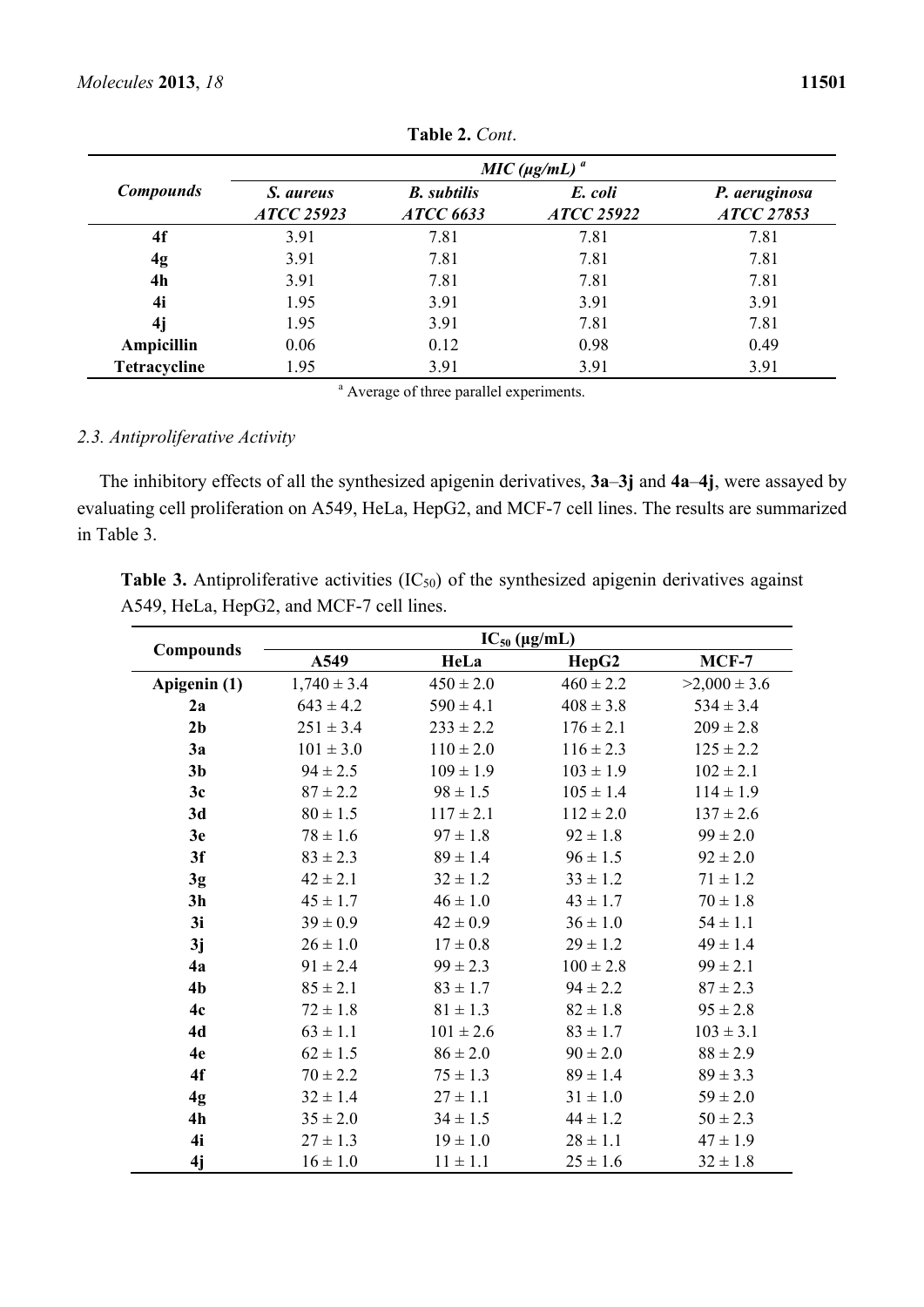All the synthesized derivatives, **3a**–**3j** and **4a**–**4j**, showed relatively higher antiproliferative activity compared with the parent apigenin. Compounds **3a**–**3j**, which contained a 2-carbon spacer, had moderate activities against the four selected cancer cell lines. In this series, **3g**–**3j**, with half maximal inhibitory concentration (IC50) ranging from 17 μg/mL to 71 μg/mL, showed better activities than **3a**–**3f**. Notable effect was exerted by  $3j$ , which had the lowest  $IC_{50}$  values against the four cancer cells, especially against HeLa cells  $(IC_{50} = 17 \mu g/mL)$ . Similarly, in  $4a-4j$ ,  $4g-4j$  exhibited stronger activities than **4a**–**4f**. Compound **4j** showed notable activity against the four cancer cell lines. As shown in Table 3, compared with the compounds with 2-carbon spacer, 3-carbon-spacer-containing compounds **4a**–**4j**, showed a slight increase in antiproliferative activity against the four cancer cell lines. This result may have been caused by the elongation of the alkyl side chain from two to three C-atoms that retained the modulating activity, with  $C_3$ -bridge derivatives being the most active [15]. The compounds containing N-heterocyclic-ring amino side chains (**3g**–**3j** and **4g**–**4j**) displayed better activities against the four cancer cell lines than those containing alkyl amino side chains. As reference [15] described, this result may be attributed to the increasing lipophilicity of these compounds, which could influence their ability to reach the target via transmembrane diffusion. In most cases, the presence or introduction of various functional groups in a compound does not allow to accurately explain the type and intensity of its biological activity [15]. So further studies on the mechanism of action will be in the succeeding work.

#### **3. Experimental**

#### *3.1. General*

Reagents and solvents were purchased commercially and used without further purification, unless otherwise stated. Reactions were monitored by thin layer chromatography, performed on silica gel glass plates (GF254, Qingdao Haiyang Chemical Co., Ltd., Shandong, China). Plates were visualized under UV light using ZF-6 type III UV analyzer (Shanghai Jiapeng Technology Co., Ltd, Shanghai, China). Column chromatography was performed on silica gel (200–300 mesh) to purify the compounds. Melting points were measured using a digital melting point apparatus (Zhengzhou Mingze Technology Co., Ltd, Zhengzhou, China) and were uncorrected. The NMR spectra were obtained using a Bruker Avance DMX 500 MHz or 400 MHz instrument (Bruker, Billerica, MA, USA). <sup>1</sup>H-NMR (500 or 400 MHz) and <sup>13</sup>C-NMR (125 or 100 MHz) were run in deuterated DMSO (DMSO- $d_6$ ). Chemical shifts were related to those of the solvent. Mass spectra (MS) were acquired using electrospray ionization (ESI) technique on a Thermo Scientific LCQ FLEET mass spectrometer (Thermo Fisher Scientific, Waltham, MA, USA). MIC was detected using BIO-RAD 680 microplate reader (Beijing Yuanye Bio Co., Ltd, Beijing, China). Deionized water (Milli-Q, Millipore, Bedford, MA, USA) was used to prepare aqueous solutions. Primary and secondary amines were obtained from Aladdin (Shanghai, China). DMF was purified by distillation under vacuum over CaH<sub>2</sub> before utilization. Apigenin (>98%) was purchased from Xi'an Spring-chem Bio-tech Co., Ltd. (Xi'an, Shaanxi, China) and was used without further purification. Ampicillin and MTT were purchased from Amersco Inc. (Solon, OH, USA). Tetracycline was acquired from Sigma-Aldrich (St. Louis, MO, USA). Yeast extract and tryptone were obtained from Oxoid Ltd. (Basingstoke, Hampshire, UK).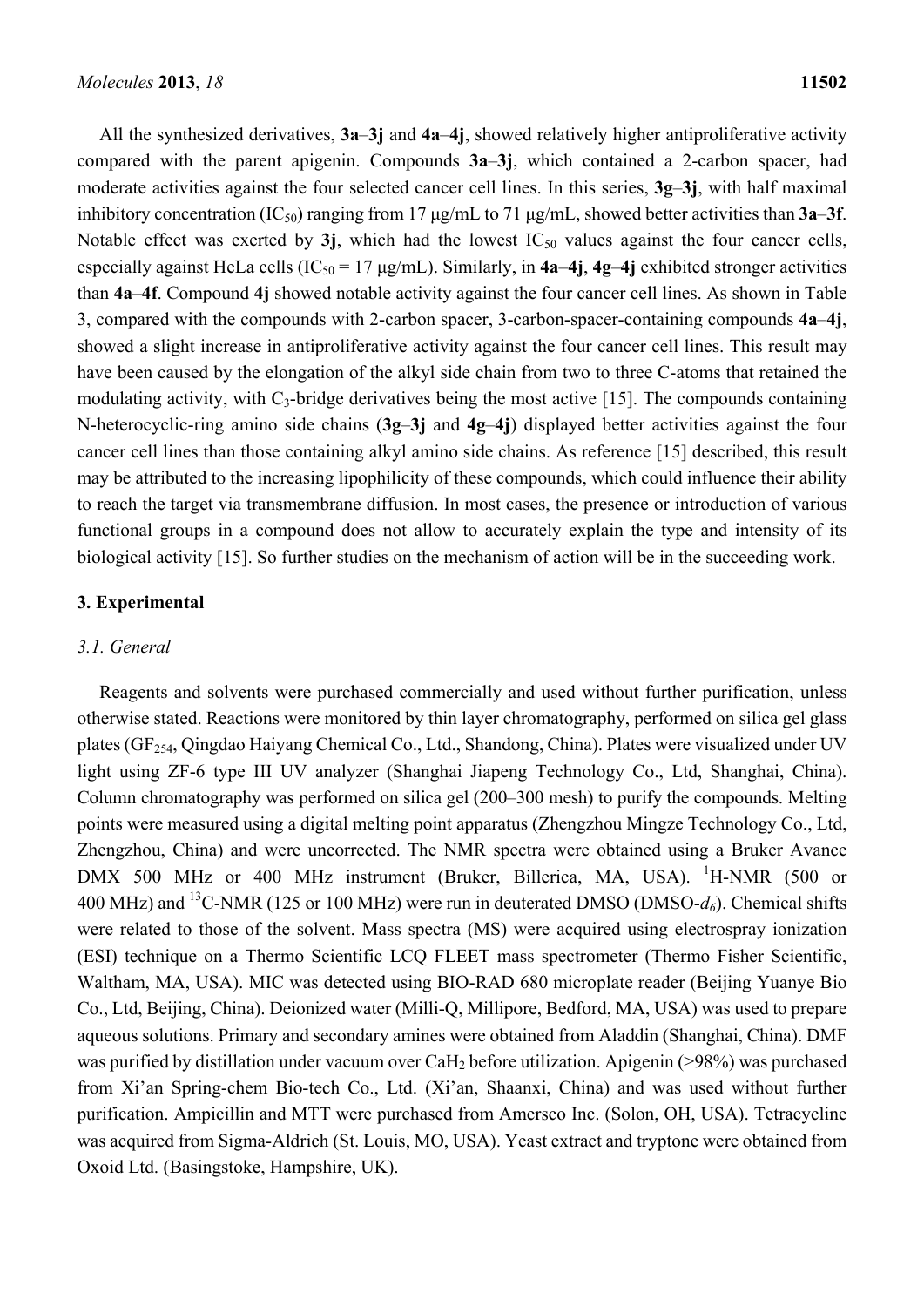*Apigenin* (**1**). Yellow powder, m.p. 347–348 °C; <sup>1</sup> H-NMR (500 MHz, DMSO-*d6*) δ: 6.20 (1H, d, *J* = 2.0 Hz, H-6), 6.48 (1H, d, *J* = 2.0 Hz, H-8), 6.79 (1H, s, H-3), 6.93 (2H, d, *J* = 10.0 Hz, H-3′ and H-5'), 7.93 (2H, d,  $J = 10.0$  Hz, H-2' and H-6'), 10.35 (1H, s, 4'-OH), 10.82 (1H, s, 7-OH), 12.97 (1H, s, 5-OH). 13C-NMR (125 MHz, DMSO-*d6*) δ: 94.87, 99.74, 103.76, 104.61, 116.87, 122.09, 129.39, 158.22, 162.08, 162.37, 164.65, 165.04, 182.66. ESI-MS (−) for C<sub>15</sub>H<sub>10</sub>O<sub>5</sub>: [M-H]<sup>-</sup><sub>(found)</sub> = 269.0  $[M-H]^-_{(calcd)} = 269.0.$ 

## *3.2. Synthesis of Compounds 2a, 2b, 3a–3j, and 4a–4j*

*7-(2-Bromoethoxy)-5-hydroxy-2-(4-hydroxyphenyl)-4H-chromen-4-one* (**2a**). To a solution of **1** (1.35 g, 5 mmol) in 100 mL of anhydrous DMF, 1,2-dibromoethane (23.5 g, 125 mmol) and anhydrous potassium carbonate (0.7 g, 5 mmol) were added, followed by heating at 120 °C for 2 h. After the completion of reaction, the resulting mixture was cooled to room temperature and filtered. The filtrate was concentrated, and the residue was purified by column chromatography (petroleum ether/ethyl acetate  $= 2:1$ ) to obtain 2a in 70% yield, pale yellow needle, m.p. 226–228 °C; <sup>1</sup>H-NMR (500 MHz, DMSO- $d_6$ ) δ: 3.86 (t, 2H, OCH<sub>2</sub>CH<sub>2</sub>, *J* = 5.3 Hz), 4.47 (t, 2H, OCH<sub>2</sub>CH<sub>2</sub>, *J* = 5.3 Hz), 6.42 (d, 1H, 6-H, *J* = 2.1 Hz), 6.84 (d, 1H, 8-H, *J* = 2.1 Hz), 6.88 (s, 1H, 3-H), 6.95 (d, 2H, 3′,5′-2H, *J* = 8.8 Hz), 7.98 (d, 2H, 2′,6′-2H, *J* = 8.8 Hz), 10.41 (s, 1H, 4'-OH), 12.99 (s, 1H, 5-OH). 13C-NMR (125 MHz, DMSO-*d6*) δ: 31.37, 68.91, 93.76, 98.83, 103.49, 105.39, 116.45, 121.48, 129.05, 157.64, 161.70, 161.79, 164.09, 164.62, 182.39. ESI-MS (−) for  $C_{17}H_{13}BrO_5$ :  $[M-H]_{(found)}^{\sim}$  = 376.0  $[M-H]_{(called)}^{\sim}$  = 376.0.

*7-(3-Bromopropoxy)-5-hydroxy-2-(4-hydroxyphenyl)-4H-chromen-4-one* (**2b**). To a solution of **1** (1.35 g, 5 mmol) in 100 mL of anhydrous DMF, 1,3-dibromopropane (25.5 g, 125 mmol) and anhydrous potassium carbonate (0.7 g, 5 mmol) were added, followed by heating at 120 °C for 2 h. After the completion of reaction, the resulting mixture was cooled to room temperature and filtered. The filtrate was concentrated and the residue was purified using column chromatography (petroleum ether/ethyl acetate = 2:1) to obtain 2**b** in 68% yield, pale yellow needle, m.p. 204–205 °C; <sup>1</sup>H-NMR (500 MHz, DMSO-*d<sub>6</sub>*) δ: 2.29 (m, 2H, OCH<sub>2</sub>CH<sub>2</sub>CH<sub>2</sub>), 3.69 (t, 2H, OCH<sub>2</sub>CH<sub>2</sub>CH<sub>2</sub>, *J* = 5.0 Hz), 4.21 (s, 2H, OCH2CH2CH2), 6.38 (s, 1H, 6-H), 6.80 (s, 1H, 8-H), 6.85 (s, 1H, 3-H), 6.95 (d, 2H, 3′,5′-2H, *J* = 7.9 Hz), 7.96 (d, 2H, 2′,6′-2H, *J* = 7.9 Hz), 12.97 (s, 1H, 5-OH). 13C-NMR (125 MHz, DMSO-*d6*) δ: 31.47, 32.01, 66.70, 93.53, 98.81, 103.39, 105.24, 116.50, 121.29, 129.02, 157.68, 161.66, 162.09, 164.58, 164.66, 182.37. ESI-MS (−) for  $C_{18}H_{15}BrO_5$ :  $[M-H]_{(found)} = 390.1 [M-H]_{(called)} = 390.0$ .

*7-[2-(Diethylamino)ethoxy]-5-hydroxy-2-(4-hydroxyphenyl)-4H-chromen-4-one* (**3a**). To a solution of **2a** (0.37 g, 1 mmol) in 30 mL of anhydrous DMF, diethylamine (0.73 g, 10 mmol) was added, followed by heating at 80 °C for 3 h. The solvent was evaporated, and the residue was purified using column chromatography to obtain 3a in 70% yield, pale yellow powder, m.p. 237–238 °C; <sup>1</sup>H-NMR (500 MHz, DMSO-*d<sub>6</sub>*) δ: 0.98 (t, 6H, N(CH<sub>2</sub>CH<sub>3</sub>)<sub>2</sub>, *J* = 7.0 Hz), 2.56 (q, 4H, N(CH<sub>2</sub>CH<sub>3</sub>)<sub>2</sub>, *J* = 7.0 Hz), 2.80 (t, 2H, CH2, *J* = 5.4 Hz), 4.13 (t, 2H, CH2, *J* = 5.4 Hz), 6.33 (s, 1H, 6-H), 6.76 (s, 1H, 8-H), 6.81 (s, 1H, 3-H), 6.93 (d, 2H, 3′,5′-2H, *J* = 8.4 Hz), 7.94 (d, 2H, 2′,6′-2H, *J* = 8.4 Hz). 13C-NMR (125 MHz, DMSO-*d6*) δ: 12.27, 47.38, 51.49, 67.66, 93.51, 98.74, 103.28, 105.06, 116.52, 121.23, 128.98, 157.65, 161.61, 162.14, 164.55, 164.82, 182.31. ESI-MS (-) for  $C_{21}H_{23}NO_5$ :  $[M-H]_{(found)}^{\sim} = 368.2 [M-H]_{(called)}^{\sim} = 368.1$ .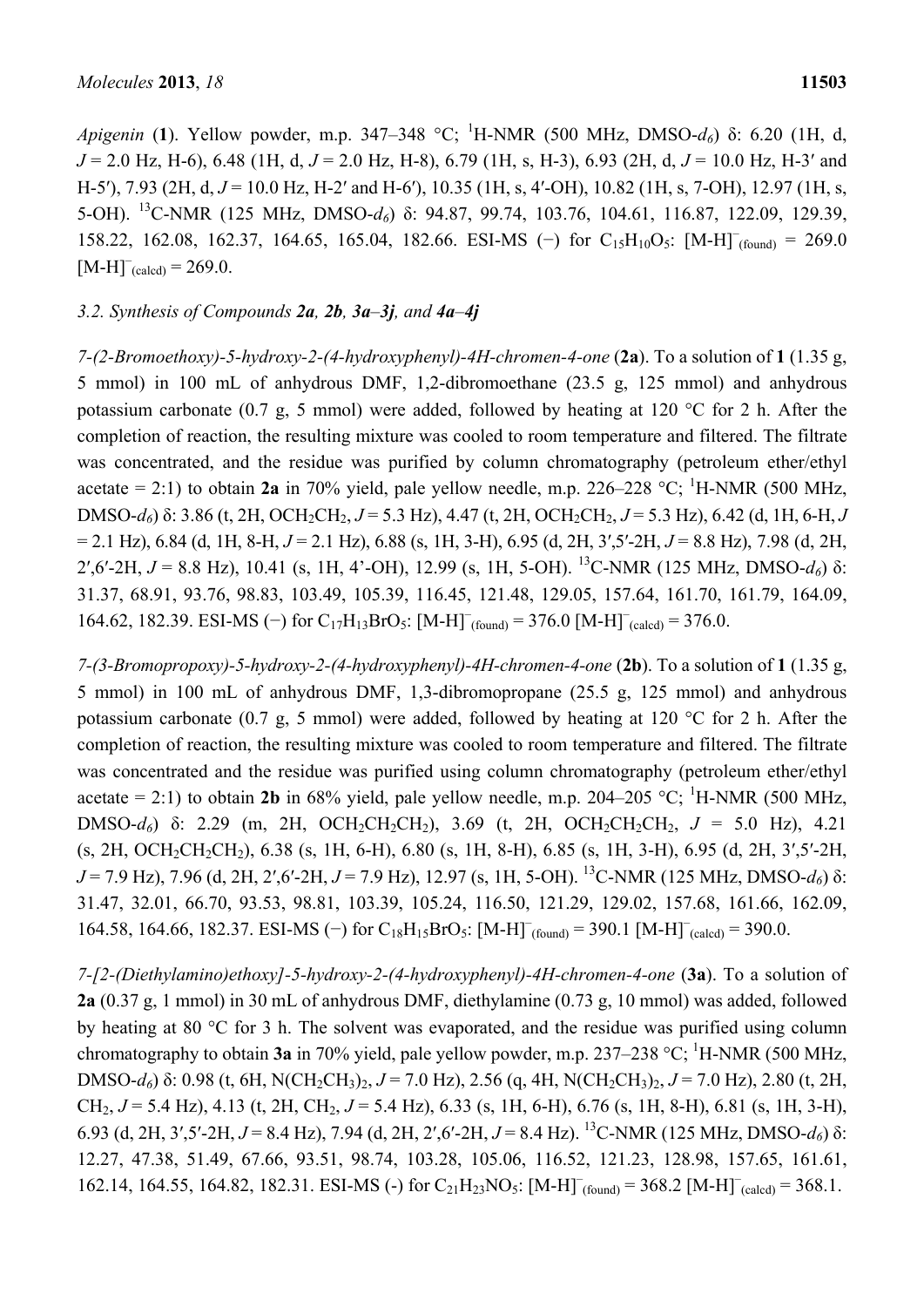*7-[2-(Ethylamino)ethoxy]-5-hydroxy-2-(4-hydroxyphenyl)-4H-chromen-4-one* (**3b**). Prepared as described for **3a**, with **2a** (0.37 g, 1 mmol) and ethylamine (0.45 g, 10 mmol). Yield 67%, pale yellow powder, m.p. 202–203 °C; 1 H-NMR (500 MHz, DMSO-*d6*) δ: 1.23 (t, 3H, NCH2CH3, *J* = 7.2 Hz), 2.99  $(q, 2H, NCH_2CH_3, J = 7.2 \text{ Hz})$ , 3.31 (t, 2H, CH<sub>2</sub>,  $J = 4.9 \text{ Hz}$ ), 4.36 (t, 2H, CH<sub>2</sub>,  $J = 4.9 \text{ Hz}$ ), 6.41 (s, 1H, 6-H), 6.80 (s, 1H, 8-H), 6.83 (s, 1H, 3-H), 6.95 (d, 2H, 3′,5′-2H, *J* = 8.8 Hz), 7.94 (d, 2H, 2′,6′-2H, *J* = 8.8 Hz). 13C-NMR (125 MHz, DMSO-*d6*) δ: 11.93, 43.08, 46.02, 65.13, 93.61, 98.96, 103.51, 105.51, 116.45, 121.40, 128.91, 157.62, 161.69, 161.85, 163.92, 164.67, 182.35. ESI-MS (−) for C19H19NO5:  $[M-H]_{\text{round}}$  = 340.0  $[M-H]_{\text{(calcd)}}$  = 340.1.

*7-[2-(Propylamino)ethoxy]-5-hydroxy-2-(4-hydroxyphenyl)-4H-chromen-4-one* (**3c**). Prepared as described for **3a**, with **2a** (0.37 g, 1 mmol) and propylamine (0.59 g, 10 mmol). Yield 75%, pale yellow powder, m.p. 242–244 °C; <sup>1</sup>H-NMR (500 MHz, DMSO-d<sub>6</sub>) δ: 0.94 (t, 3H, NCH<sub>2</sub>CH<sub>2</sub>CH<sub>3</sub>, *J* = 7.4 Hz), 1.63–1.68 (m, 2H, NCH<sub>2</sub>CH<sub>2</sub>CH<sub>3</sub>), 2.96 (t, 2H, NCH<sub>2</sub>CH<sub>2</sub>CH<sub>3</sub>, *J* = 7.4 Hz), 3.37 (t, 2 H, CH<sub>2</sub>, *J* = 5.0 Hz), 4.38 (t, 2H, CH<sub>2</sub>, *J* = 5.0 Hz), 6.45 (d, 1H, 6-H, *J* = 2.1 Hz), 6.86 (d, 1H, 8-H, *J* = 2.1 Hz), 6.90 (s, 1H, 3-H), 6.96 (d, 2H, 3′,5′-2H, *J* = 8.8 Hz), 7.99 (d, 2H, 2′,6′-2H, *J* = 8.8 Hz), 12.92 (s, 1H, 5-OH). 13C-NMR (125 MHz, DMSO-*d6*) δ: 11.47, 19.72, 46.26, 49.41, 64.99, 93.77, 99.01, 103.59, 105.51, 116.49, 121.44, 129.10, 157.64, 161.66, 161.88, 163.93, 164.69, 182.44. ESI-MS (−) for C20H21NO5:  $[M-H]_{\text{round}}$  = 354.1  $[M-H]_{\text{(calcd)}}$  = 354.3.

*7-[2-(n-Butylamino)ethoxy]-5-hydroxy-2-(4-hydroxyphenyl)-4H-chromen-4-one* (**3d**). Prepared as described for **3a**, with **2a** (0.37 g, 1 mmol) and *n*-butylamine (0.73 g, 10 mmol). Yield 73%, pale yellow powder, m.p. 247–248 °C; <sup>1</sup>H-NMR (500 MHz, DMSO-*d*<sub>6</sub>) δ: 0.92 (t, 3H, NCH<sub>2</sub>CH<sub>2</sub>CH<sub>2</sub>CH<sub>3</sub>, *J* = 7.4 Hz), 1.34–1.38 (m, 4H, NCH<sub>2</sub>CH<sub>2</sub>CH<sub>2</sub>CH<sub>3</sub>), 1.58 (t, 2H, NCH<sub>2</sub>CH<sub>2</sub>CH<sub>2</sub>CH<sub>3</sub>, *J* = 7.4 Hz), 2.91 (t, 2H, CH<sub>2</sub>,  $J = 7.5$  Hz), 4.34 (t, 2H, CH<sub>2</sub>,  $J = 7.5$  Hz), 6.44 (d, 1H, 6-H,  $J = 2.0$  Hz), 6.85 (d, 1H, 8-H,  $J = 2.0$ Hz), 6.90 (s, 1H, 3-H), 6.96 (d, 2H, 3′,5′-2H, *J* = 8.7 Hz), 7.99 (d, 2H, 2′,6′-2H, *J* = 8.7 Hz), 12.91 (s, 1H, 5-OH). 13C-NMR (125 MHz, DMSO-*d6*) δ: 14.08, 19.92, 28.89, 46.62, 47.87, 65.64, 93.73, 98.99, 103.56, 105.43, 116.49, 121.45, 129.07, 157.65, 161.64, 161.88, 164.11, 164.67, 182.41. ESI-MS (−) for  $C_{21}H_{23}NO_5$ :  $[M-H]_{(found)} = 368.1 [M-H]_{(called)} = 368.1$ .

*7-[2-(tert-Butylamino)ethoxy]-5-hydroxy-2-(4-hydroxyphenyl)-4H-chromen-4-one* (**3e**). Prepared as described for **3a**, with **2a** (0.37 g, 1 mmol) and *tert*-butylamine (0.73 g, 10 mmol). Yield 71%, pale yellow powder, m.p. 263–265 °C; <sup>1</sup>H-NMR (500 MHz, DMSO-d<sub>6</sub>) δ: 1.34(s, 9H, (CH<sub>3</sub>)<sub>3</sub>), 2.91 (t, 2H, CH2, *J* = 5.0 Hz), 4.38 (t, 2H, CH2, *J* = 5.0 Hz), 6.46 (d, 1H, 6-H, *J* = 2.0 Hz), 6.87 (d, 1H, 8-H, *J* = 2.0 Hz), 6.91 (s, 1H, 3-H), 6.96 (d, 2H, 3′,5′-2H, *J* = 8.7 Hz), 8.00 (d, 2H, 2′,6′-2H, *J* = 8.7 Hz), 13.03 (s, 1H, 5-OH). 13C-NMR (125 MHz, DMSO-*d6*) δ: 25.64, 27.61, 51.61, 65.26, 93.81, 99.01, 103.58, 105.53, 116.49, 121.43, 129.10, 157.64, 161.66, 161.89, 163.94, 164.72, 182.43. ESI-MS (−) for C21H23NO5:  $[M-H]_{\text{round}}^{\text{= 368.1 [M-H]}_{\text{(calcd)}} = 368.1.$ 

*7-[2-(2′-Hydroxyethylamino)ethoxy]-5-hydroxy-2-(4-hydroxyphenyl)-4H-chromen-4-one* (**3f**). Prepared as described for **3a**, with **2a** (0.37 g, 1 mmol) and ethanolamine (0.61 g, 10 mmol). Yield 73%, pale yellow powder, m.p. 224–226 °C; <sup>1</sup>H-NMR (500 MHz, DMSO-d<sub>6</sub>) δ: 3.10 (s, 2H, NCH<sub>2</sub>CH<sub>2</sub>OH), 3.38  $(s, 2H, NCH_2CH_2OH), 3.70 (s, 2H, CH_2), 4.41 (s, 2H, CH_2), 6.44 (s, 1H, 6-H), 6.86 (s, 1H, 8-H), 6.89 (s, 1H, 1H)$ 1H, 3-H), 6.96 (d, 2H, 3′,5′-2H, *J* = 8.5 Hz), 7.98 (d, 2H, 2′,6′-2H, *J* = 8.5 Hz), 12.97 (s, 1H, 5-OH).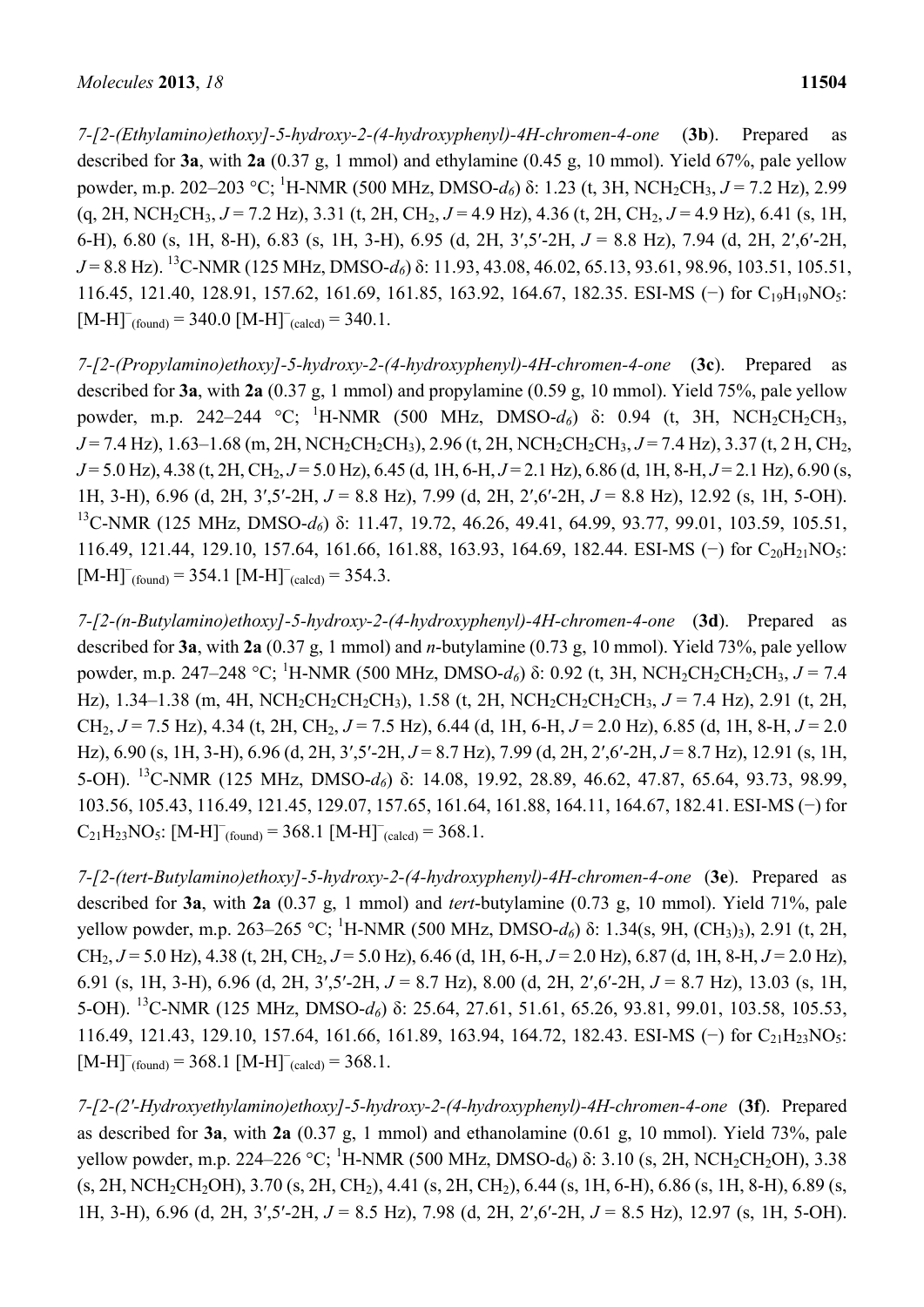<sup>13</sup>C-NMR (125 MHz, DMSO-d<sub>6</sub>) δ: 46.28, 49.90, 57.08, 64.97, 93.78, 99.03, 103.48, 105.49, 116.49, 121.44, 129.08, 157.65, 161.65, 161.89, 163.96, 164.68, 182.43. ESI-MS (−) for C19H19NO6:  $[M-H]_{\text{round}}$  = 356.1  $[M-H]_{\text{(calcd)}}$  = 356.1.

*7-[2-(Cyclohexylamino)ethoxy]-5-hydroxy-2-(4-hydroxyphenyl)-4H-chromen-4-one* (**3g**). Prepared as described for **3a**, with **2a** (0.37 g, 1 mmol) and cyclohexylamine (0.99 g, 10 mmol). Yield 68%, pale yellow powder, m.p. 269–270 °C; <sup>1</sup>H-NMR (500 MHz, DMSO-d<sub>6</sub>) δ: 1.13 (d, 2H, CH<sub>2</sub>, J = 10.0 Hz), 1.26–1.29 (m, 6H), 1.63 (d, 2H, CH2, *J* = 10.0 Hz), 2.05 (s, 2H, CH2), 3.00 (d, 2H, CH2, *J* = 5.0 Hz), 4.35 (d, 2H, CH<sub>2</sub>,  $J = 4.9$  Hz), 6.44 (d, 1H, 6-H,  $J = 2.0$  Hz), 6.86 (d, 1H, 8-H,  $J = 2.0$  Hz), 6.90 (s, 1H, 3-H), 6.96 (d, 2H, 3′,5′-2H, *J* = 8.8 Hz), 7.99 (d, 2H, 2′,6′-2H, *J* = 8.8 Hz), 12.92 (s, 1H, 5-OH). 13C-NMR (125 MHz, DMSO-*d6*) δ: 24.49, 25.37, 30.84, 43.55, 49.79, 56.88, 93.76, 98.97, 103.60, 105.49, 116.48, 121.45, 129.10, 157.65, 161.67, 161.88, 164.04, 164.68, 182.44. ESI-MS (−) for C<sub>23</sub>H<sub>25</sub>NO<sub>5</sub>:  $[M-H]_{\text{round}}$  = 394.1  $[M-H]_{\text{(calcd)}}$  = 394.2.

*7-[2-(Pyrrolidin-1-yl)ethoxy]-5-hydroxy-2-(4-hydroxyphenyl)-4H-chromen-4-one* (**3h**). Prepared as described for **3a**, with **2a** (0.37 g, 1 mmol) and pyrrolidine (0.71 g, 10 mmol). Yield 70%, pale yellow powder, m.p. 252–254 °C; <sup>1</sup>H-NMR (500 MHz, DMSO-*d*<sub>6</sub>) δ: 1.90 (br s, 2H, CH<sub>2</sub>), 2.01 (s, 4H), 3.14 (s, 2H, CH2), 3.64 (s, 2H, CH2), 4.46 (s, 2H, CH2), 6.44 (d, 1H, 6-H, *J* = 1.8 Hz), 6.78 (d, 2H, 8-H, 3-H, *J* = 1.8 Hz), 6.94 (d, 2H, 3',5'-2H, *J* = 8.8 Hz), 7.90 (d, 2H, 2',6'-2H, *J* = 8.8 Hz), 10.27 (s, 1H, 4'-OH), 12.98 (s, 1H, 5-OH). 13C-NMR (125 MHz, DMSO-*d6*) δ: 22.63, 44.89, 52.77, 54.03, 93.19, 98.40, 103.11, 105.22, 115.95, 120.97, 128.30, 157.15, 161.39, 161.46, 163.09, 164.24, 181.88. ESI-MS (−) for  $C_{21}H_{21}NO_5$ :  $[M-H]_{(found)} = 366.1 [M-H]_{(called)} = 366.1$ .

*7-[2-(Morpholin-4-yl)ethoxy]-5-hydroxy-2-(4-hydroxyphenyl)-4H-chromen-4-one* (**3i**). Prepared as described for **3a**, with **2a** (0.37 g, 1 mmol) and morpholine (0.87 g, 10 mmol). Yield 75%, pale yellow powder, m.p. 199–200 °C; <sup>1</sup>H-NMR (500 MHz, DMSO-d<sub>6</sub>) δ: 2.74 (s, 4H), 2.90 (s, 2H, CH<sub>2</sub>), 3.59 (d, 4H, *J* = 5.6 Hz), 4.22 (t, 2H, CH<sub>2</sub>, *J* = 5.6 Hz), 6.39 (s, 1H, 6-H), 6.81 (s, 1H, 8-H), 6.86 (s, 1H, 3-H), 6.95 (d, 2H, 3',5'-2H,  $J = 8.5$  Hz), 7.97 (d, 2H, 2',6'-2H,  $J = 8.5$  Hz), 10.41 (s, 1H, 4'-OH), 12.96 (s, 1H, 5-OH). 13C-NMR (125 MHz, DMSO-*d6*) δ: 45.58, 54.02, 57.14, 66.64, 93.67, 98.84, 103.49, 105.15, 116.45, 121.55, 129.02, 157.67, 161.79, 162.78, 163.76, 164.76, 182.38. ESI-MS (−) for C21H21NO6:  $[M-H]_{\text{round}} = 382.1 \,[\text{M-H}]_{\text{(calcd)}} = 382.1.$ 

*7-[2-(Piperazin-1-yl)ethoxy]-5-hydroxy-2-(4-hydroxyphenyl)-4H-chromen-4-one* (**3j**). Prepared as described for **3a**, with **2a** (0.37 g, 1 mmol) and piperazine (0.86 g, 10 mmol). Yield 65%, pale yellow powder, m.p. 229–230 °C; <sup>1</sup>H-NMR (500 MHz, DMSO-*d*<sub>6</sub>) δ: 2.81 (s, 2H, CH<sub>2</sub>), 2.84–2.86 (m, 1H, NH), 2.91 (d, 2H, CH<sub>2</sub>, *J* = 5.3 Hz), 3.09 (s, 4H), 3.46 (d, 2H, CH<sub>2</sub>, *J* = 4.3 Hz), 4.23 (s, 2H, CH<sub>2</sub>), 6.39 (s, 1H, 6-H), 6.81 (s, 1H, 8-H), 6.87 (s, 1H, 3-H), 6.96 (d, 2H, 3′,5′-2H, *J* = 8.6 Hz), 7.97 (d, 2H, 2′,6′-2H, *J* = 8.6 Hz), 12.95 (s, 1H, 5-OH). 13C-NMR (125 MHz, DMSO-*d6*) δ: 43.49, 50.13, 56.32, 66.81, 93.71, 98.86, 103.49, 105.18, 116.48, 121.47, 129.02, 157.67, 161.49, 161.65, 164.56, 164.64, 182.38. ESI-MS  $(-)$  for  $C_{21}H_{22}N_2O_5$ :  $[M-H]_{(found)} = 381.1$   $[M-H]_{(called)} = 381.1$ .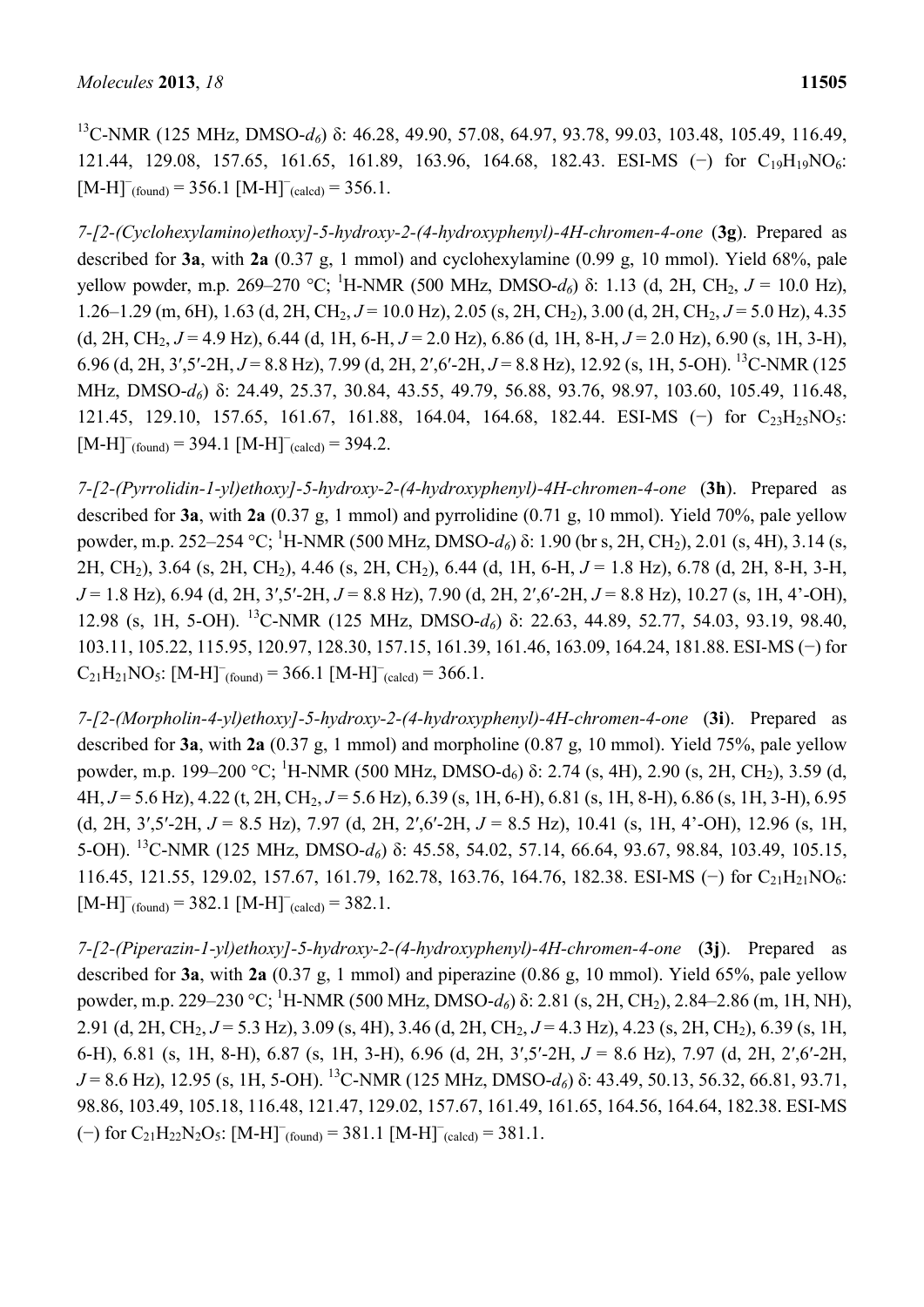*7-[3-(Diethylamino)propoxy]-5-hydroxy-2-(4-hydroxyphenyl)-4H-chromen-4-one* (**4a**). Prepared as described for **3a**, with **2b** (0.39 g, 1 mmol) and diethylamino (0.73 g, 10 mmol). Yield 73%, pale yellow powder, m.p. 227–229 °C; <sup>1</sup>H-NMR (500 MHz, DMSO-*d*<sub>6</sub>) δ: 1.24 (t, 6H, N(CH<sub>2</sub>CH<sub>3</sub>)<sub>2</sub>, *J* = 7.1 Hz), 2.15 (s, 2H, CH<sub>2</sub>), 3.17–3.22 (m, 6H), 4.21 (t, 2H, CH<sub>2</sub>, *J* = 5.8 Hz), 6.39 (s, 1H, 6-H), 6.79 (s, 1H, 8-H), 6.86 (s, 1H, 3-H), 6.96 (d, 2H, 3′,5′-2H, *J* = 8.6 Hz), 7.97 (d, 2H, 2′,6′-2H, *J* = 8.6 Hz), 10.42 (s, 1H, 4'-OH), 12.98 (s, 1H, 5-OH). 13C-NMR (125 MHz, DMSO-*d6*) δ: 9.16, 23.55, 46.93, 48.28, 66.13, 93.67, 98.77, 103.51, 105.25, 116.46, 121.47, 129.02, 157.63, 161.69, 161.83, 164.45, 164.58, 182.38. ESI-MS (+) for  $C_{22}H_{25}NO_5$ :  $[M+H]<sup>+</sup>_{(found)} = 384.2 [M+H]<sup>+</sup>_{(called)} = 384.2$ .

*7-[3-(Ethylamino)propoxy]-5-hydroxy-2-(4-hydroxyphenyl)-4H-chromen-4-one* (**4b**). Prepared as described for **3a**, with **2b** (0.39 g, 1 mmol) and ethylamine (0.45 g, 10 mmol). Yield 75%, pale yellow powder, m.p. 226–228 °C; 1 H-NMR (400 MHz, DMSO-*d6*) δ: 1.20 (t, 3H, NCH2CH3, *J* = 7.2 Hz), 2.11 (g, 2H, NCH<sub>2</sub>CH<sub>3</sub>,  $J = 7.2$  Hz), 2.95–3.01 (m, 2H, CH<sub>2</sub>), 3.06 (t, 2H, CH<sub>2</sub>,  $J = 6.0$  Hz), 4.21 (t, 2H, CH<sub>2</sub>, *J* = 6.0 Hz), 6.39 (d, 1H, 6-H, *J* = 2.2 Hz), 6.79 (d, 1H, 8-H, *J* = 2.2 Hz), 6.87 (s, 1H, 3-H), 6.95 (d, 2H, 3′,5′-2H, *J* = 8.8 Hz), 7.96 (d, 2H, 2′,6′-2H, *J* = 8.8 Hz). 13C-NMR (100 MHz, DMSO-*d6*) δ: 11.60, 25.87, 42.58, 44.04, 66.09, 93.67, 98.81, 103.49, 105.21, 116.48, 121.45, 129.03, 157.64, 161.66, 161.84, 164.51, 164.59, 182.39. ESI-MS (+) for  $C_{20}H_{21}NO_5$ :  $[M+H]<sup>+</sup>_{(found)} = 356.1 [M+H]<sup>+</sup>_{(called)} = 356.1$ .

*7-[3-(Propylamino)propoxy]-5-hydroxy-2-(4-hydroxyphenyl)-4H-chromen-4-one* (**4c**). Prepared as described for **3a**, with **2b** (0.39 g, 1 mmol) and propylamine (0.59 g, 10 mmol). Yield 78%, pale yellow powder, m.p. 220–221 °C; <sup>1</sup>H-NMR (400 MHz, DMSO-d<sub>6</sub>) δ: 0.93 (t, 3H, NCH<sub>2</sub>CH<sub>2</sub>CH<sub>3</sub>, *J* = 7.4 Hz), 1.59–1.68 (m, 2H, CH<sub>2</sub>), 2.08–2.15 (m, 2H, CH<sub>2</sub>), 2.90 (t, 2H, CH<sub>2</sub>, *J* = 7.4 Hz), 3.08 (t, 2H, CH<sub>2</sub>,  $J = 6.1$  Hz), 4.21 (t, 2H, CH<sub>2</sub>,  $J = 6.1$  Hz), 6.39 (d, 1H, 6-H,  $J = 2.2$  Hz), 6.78 (d, 1H, 8-H, *J* = 2.2 Hz), 6.86 (s, 1H, 3-H), 6.95 (d, 2H, 3′,5′-2H, *J* = 8.8 Hz), 7.96 (d, 2H, 2′,6′-2H, *J* = 8.8 Hz), 12.97 (s, 1H, 5-OH). 13C-NMR (100 MHz, DMSO-*d6*) δ: 11.40, 19.54, 25.73, 44.51, 48.97, 66.09, 93.68, 98.81, 103.51, 105.22, 116.48, 121.47, 129.02, 157.65, 161.66, 161.82, 164.50, 164.61, 182.38. ESI-MS (+) for  $C_{21}H_{23}NO_5$ :  $[M+H]^+_{(found)} = 370.1 [M+H]^+_{(calcd)} = 370.2$ .

*7-[3-(n-Butylamino)propoxy]-5-hydroxy-2-(4-hydroxyphenyl)-4H-chromen-4-one* (**4d**). Prepared as described for **3a**, with **2b** (0.39 g, 1 mmol) and *n*-butylamine (0.73 g, 10 mmol). Yield 71%, pale yellow powder, m.p. 246–248 °C; <sup>1</sup>H-NMR (400 MHz, DMSO-*d*<sub>6</sub>) δ: 0.91 (t, 3H, NCH<sub>2</sub>CH<sub>2</sub>CH<sub>2</sub>CH<sub>3</sub>, *J* = 7.3 Hz), 1.32–1.37 (m, 2H, CH2), 1.55–1.62 (m, 2H, CH2), 2.09–2.12 (m, 2H, CH2), 2.93 (t, 2H, CH2, *J* = 7.3 Hz), 3.08 (t, 2H, CH2, *J* = 6.0 Hz), 4.20 (t, 2H, CH2, *J* = 6.0 Hz), 6.38 (d, 1H, 6-H, *J* = 2.1 Hz), 6.79 (d, 1H, 8-H, *J* = 2.1 Hz), 6.86 (s, 1H, 3-H), 6.95 (d, 2H, 3′,5′-2H, *J* = 8.8 Hz), 7.96 (d, 2H, 2′,6′-2H, *J* = 8.8 Hz). 13C-NMR (100 MHz, DMSO-*d6*) δ: 13.98, 19.75, 25.79, 28.10, 44.55, 47.16, 66.09, 93.66, 98.79, 103.59, 105.21, 116.47, 121.45, 129.02, 157.63, 161.65, 161.82, 164.49, 164.58, 182.38. ESI-MS  $(+)$  for C<sub>22</sub>H<sub>25</sub>NO<sub>5</sub>:  $[M+H]_{(found)}^+ = 384.1 [M+H]_{(called)}^+ = 384.2$ .

*7-[3-(tert-Butylamino)propoxy]-5-hydroxy-2-(4-hydroxyphenyl)-4H-chromen-4-one* (**4e**). Prepared as described for **3a**, with **2b** (0.39 g, 1 mmol) and *tert*-butylamine (0.73 g, 10 mmol). Yield 69%, pale yellow powder, m.p. 163–165 °C; <sup>1</sup> H-NMR (400 MHz, DMSO-*d6*) δ: 1.32 [s, 9H, (CH3)3], 2.14 (s, 2H, CH2), 3.06 (t, 2H, CH2, *J* = 6.1 Hz), 4.23 (t, 2H, CH2, *J* = 6.1 Hz), 6.40 (s, 1H, 6-H), 6.80 (s, 1H, 8-H),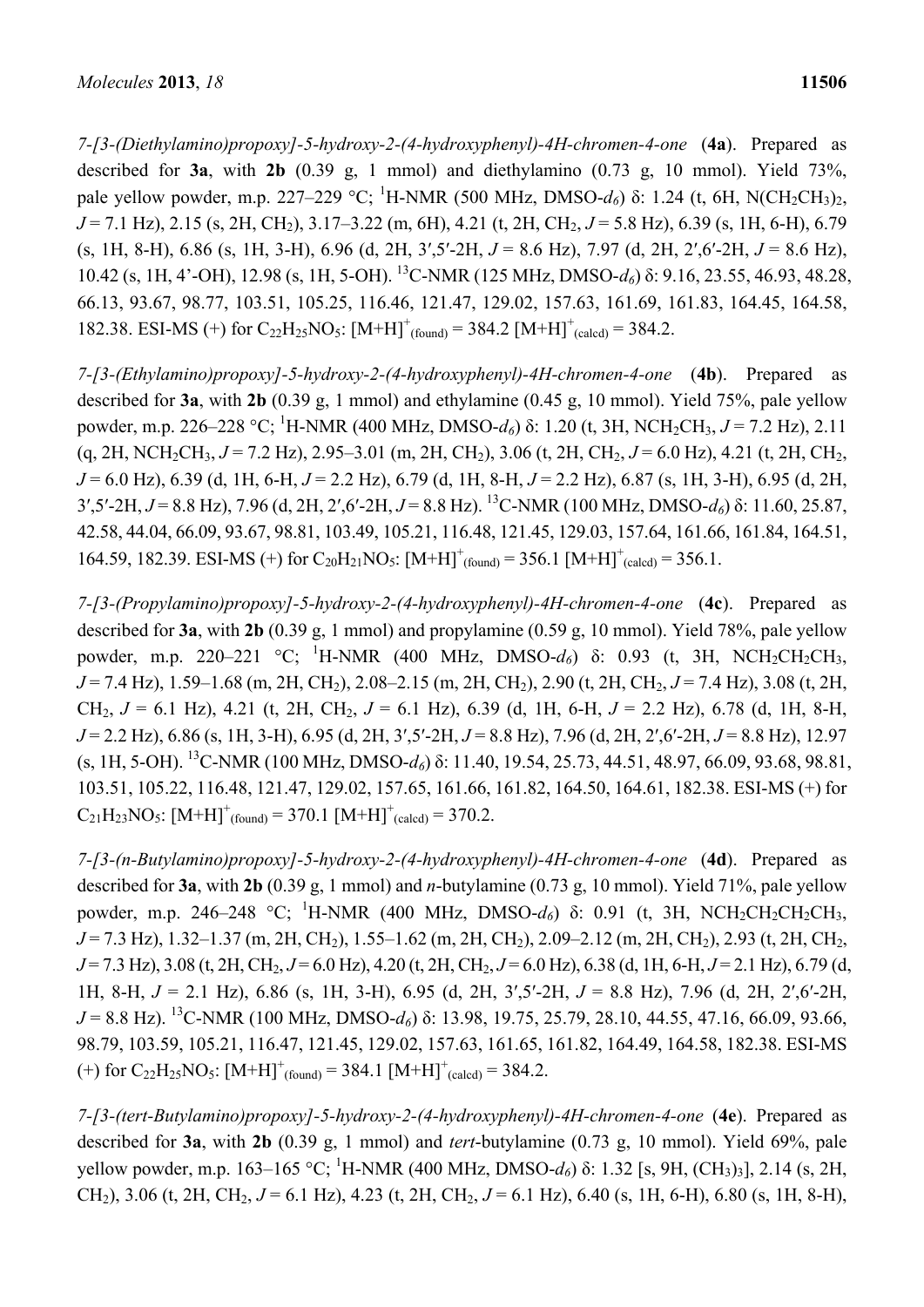6.86 (s, 1H, 3-H), 6.95 (d, 2H, 3′,5′-2H, *J* = 8.8 Hz), 7.96 (d, 2H, 2′,6′-2H, *J* = 8.8 Hz), 12.97 (s, 1H, 5-OH). 13C-NMR (100 MHz, DMSO-*d6*) δ: 25.65, 26.41, 56.80, 58.35, 66.09, 93.70, 98.78, 103.49, 105.21, 116.46, 121.46, 129.02, 157.63, 161.68, 161.82, 164.50, 164.57, 182.38. ESI-MS (+) for  $C_{22}H_{25}NO_5$ :  $[M+H]^+_{(found)} = 384.1 [M+H]^+_{(calcd)} = 384.2$ .

*7-[3-(2′-Hydroxyethylamino)propoxy]-5-hydroxy-2-(4-hydroxyphenyl)-4H-chromen-4-one* (**4f**). Prepared as described for **3a**, with **2b** (0.39 g, 1 mmol) and ethanolamine (0.61 g, 10 mmol). Yield 67%, pale yellow powder, m.p. 244–246 °C; <sup>1</sup>H-NMR (400 MHz, DMSO-*d*<sub>6</sub>) δ: 2.15 (t, 2H, NCH<sub>2</sub>CH<sub>2</sub>OH, *J*  $= 5.2$  Hz), 3.05 (t, 2H, NCH<sub>2</sub>CH<sub>2</sub>OH,  $J = 5.2$  Hz), 3.12–3.15 (m, 2H, CH<sub>2</sub>), 3.69 (s, 2H, CH<sub>2</sub>), 4.21 (t, 2H, CH2, *J* = 6.0 Hz), 6.38 (d, 1H, 6-H, *J* = 2.1 Hz), 6.79 (d, 1H, 8-H, *J* = 2.1 Hz), 6.85 (s, 1H, 3-H), 6.96 (d, 2H, 3′,5′-2H, *J* = 8.8 Hz), 7.96 (d, 2H, 2′,6′-2H, *J* = 8.8 Hz), 12.96 (s, 1H, 5-OH). 13C-NMR (100 MHz, DMSO-*d6*) δ: 44.65, 49.49, 56.81, 60.16, 66.22, 93.69, 98.83, 103.52, 105.23, 116.48, 121.48, 129.01, 157.64, 161.66, 161.84, 164.52, 164.60, 182.37. ESI-MS (+) for  $C_{20}H_{21}NO_6$ :  $[M+H]<sup>+</sup>_{(found)} = 372.1$  $[M+H]<sup>+</sup>$ <sub>(calcd)</sub> = 372.1.

*7-[3-(Cyclohexylamino)propoxy]-5-hydroxy-2-(4-hydroxyphenyl)-4H-chromen-4-one* (**4g**). Prepared as described for **3a**, with **2b** (0.39 g, 1 mmol) and cyclohexylamine (0.99 g, 10 mmol). Yield 62%, pale yellow powder, m.p. 160–162 °C; 1 H-NMR (400 MHz, DMSO-*d6*) δ: 1.10–1.16 (m, 2H), 1.21–1.34 (m, 6H), 1.76–1.79 (m, 3H), 2.14 (d, 2H, *J* = 6.4 Hz), 3.10 (t, 2H, *J* = 6.1 Hz), 4.21 (t, 2H, *J* = 6.1 Hz), 6.38 (d, 1H, 6-H, *J* = 2.1 Hz), 6.78 (d, 1H, 8-H, *J* = 2.1 Hz), 6.84 (s, 1H, 3-H), 6.95 (d, 2H, 3′,5′-2H, *J* = 8.8 Hz), 7.95 (d, 2H, 2′,6′-2H, *J* = 8.8 Hz), 12.89 (s, 1H, 5-OH). 13C-NMR (100 MHz, DMSO-*d6*) δ: 24.35, 25.23, 29.11, 30.79, 41.38, 56.50, 66.15, 93.67, 98.79, 103.50, 105.22, 116.47, 121.47, 129.00, 157.63, 161.68, 161.83, 164.52, 164.58, 182.36. ESI-MS (+) for C<sub>24</sub>H<sub>27</sub>NO<sub>5</sub>:  $[M+H]^+_{\text{(found)}} = 410.2 [M+H]^+_{\text{(calcd)}} = 410.2.$ 

*7-[3-(Pyrrolidin-1-yl)propoxy]-5-hydroxy-2-(4-hydroxyphenyl)-4H-chromen-4-one* (**4h**). Prepared as described for **3a**, with **2b** (0.39 g, 1 mmol) and pyrrolidine (0.71 g, 10 mmol). Yield 66%, pale yellow powder, m.p. 269–270 °C; <sup>1</sup>H-NMR (400 MHz, DMSO-*d*<sub>6</sub>) δ: 1.97 (s, 4H), 2.15–2.22 (m, 2H), 2.98 (t, 2H, CH2, *J* = 6.1 Hz), 3.30–3.33 (m, 4H), 4.21 (t, 2H, CH2, *J* = 6.1 Hz,), 6.37 (d, 1H, 6-H, *J* = 2.1 Hz), 6.78 (d, 1H, 8-H, *J* = 2.1 Hz), 6.85 (s, 1H, 3-H), 6.96 (d, 2H, 3′,5′-2H, *J* = 8.9 Hz), 7.96 (d, 2H, 2′,6′-2H, *J* = 8.8 Hz), 10.40 (s, 1H, 4'-OH), 12.97 (s, 1H, 5-OH). 13C-NMR (100 MHz, DMSO-*d6*) δ: 23.15, 25.57, 51.63, 53.73, 66.19, 93.64, 98.82, 103.51, 105.25, 116.47, 121.47, 129.01, 157.63, 161.65, 161.83, 164.45, 164.57, 182.37. ESI-MS (+) for  $C_{22}H_{23}NO_5$ :  $[M+H]<sup>+</sup>_{(found)} = 382.2 [M+H]<sup>+</sup>_{(calcd)} = 382.2$ .

*7-[3-(Morpholin-4-yl)propoxy]-5-hydroxy-2-(4-hydroxyphenyl)-4H-chromen-4-one* (**4i**). Prepared as described for **3a**, with **2b** (0.39 g, 1 mmol) and morpholine (0.87 g, 10 mmol). Yield 65%, pale yellow powder, m.p. 178–180 °C; <sup>1</sup>H-NMR (400 MHz, DMSO-d<sub>6</sub>) δ: 1.87–1.94 (m, 2H, CH<sub>2</sub>), 2.37 (s, 4H), 2.42 (t, 2H, CH<sub>2</sub>,  $J = 7.0$  Hz), 3.57–3.60 (m, 4H), 4.14 (t, 2H, CH<sub>2</sub>,  $J = 6.4$  Hz), 6.35 (d, 1H, 6-H,  $J = 2.0$  Hz), 6.76 (d, 1H, 8-H, *J* = 2.0 Hz), 6.83 (s, 1H, 3-H), 6.94 (d, 2H, 3′,5′-2H, *J* = 8.8 Hz), 7.96 (d, 2H, 2′,6′-2H, *J* = 8.8 Hz), 12.94 (s, 1H, 5-OH). 13C-NMR (100 MHz, DMSO-*d6*) δ: 26.10, 53.83, 55.07, 66.69, 67.22, 93.48, 98.78, 103.44, 105.09, 116.45, 121.48, 129.01, 157.70, 161.64, 161.86, 164.52, 164.95, 182.36. ESI-MS (−) for  $C_{22}H_{23}NO_6$ :  $[M-H]_{(found)} = 396.1 [M-H]_{(called)} = 396.2$ .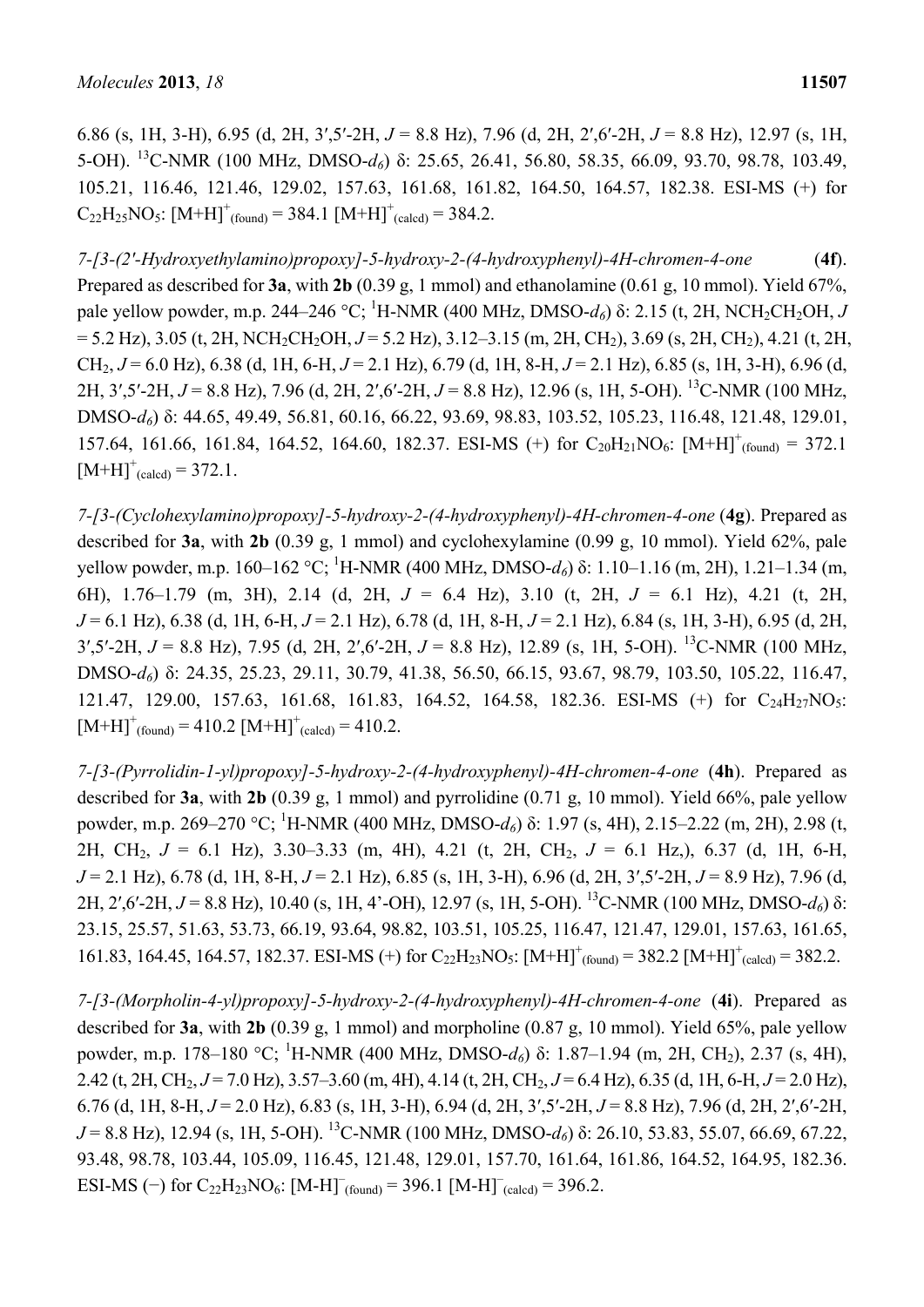*7-[3-(Piperazin-1-yl)propoxy]-5-hydroxy-2-(4-hydroxyphenyl)-4H-chromen-4-one* (**4j**). Prepared as described for **3a**, with **2b** (0.39 g, 1 mmol) and piperazine (0.86 g, 10 mmol). Yield 70%, pale yellow powder, m.p. 164–166 °C; <sup>1</sup>H-NMR (400 MHz, DMSO-*d*<sub>6</sub>) δ: 1.89–1.92 (m, 2H, CH<sub>2</sub>), 2.50–2.51 (m, 2H), 2.61 (br s, 4H), 3.08–3.10 (m, 4H), 4.14 (t, 2H, CH2, *J* = 6.2 Hz), 6.36 (d, 1H, 6-H, *J* = 2.1 Hz), 6.76 (d, 1H, 8-H, *J* = 2.1 Hz,), 6.84 (s, 1H, 3-H), 6.95 (d, 2H, 3′,5′-2H, *J* = 8.8 Hz), 7.96 (d, 2H, 2′,6′-2H, *J* = 8.8 Hz), 12.94 (s, 1H, 5-OH). 13C-NMR (100 MHz, DMSO-*d6*) δ: 26.16, 43.48, 49.76, 54.22, 67.05, 93.55, 98.77, 103.47, 105.10, 116.46, 121.50, 129.01, 157.69, 161.64, 161.80, 164.54, 164.91, 182.35. ESI-MS (+) for  $C_{22}H_{24}N_2O_5$ :  $[M+H]^+_{(found)} = 397.2 [M+H]^+_{(called)} = 397.2$ .

#### *3.3. Antibacterial Assay*

Screening of the synthesized compounds for antibacterial activity was performed using the disk diffusion method, according to the National Committee for Clinical Laboratory Standards (NCCLS) [24], which is normally used as a preliminary test. Prior to the experiment, sterile paper discs (6.0 mm in diameter), impregnated with compound dissolved in DMSO at a concentration of 1000 μg/mL, were prepared. Sterile LB agar medium (10 mL) was then mixed with 10 μL of bacterial suspension at 40 °C and poured onto an agar plate. The impregnated paper discs were placed on the surface of the media inoculated with the microorganism. Ampicillin and tetracycline were used as positive controls, and DMSO was used as negative control. After 18 h of incubation at 37 °C, the diameter of the zone of growth inhibition around the disc was measured. The average of three parallel experiments was recorded.

MIC was defined as the lowest concentration of compound in which bacterial growth after incubation was completely inhibited. MIC values for the synthesized compounds were determined by NCCLS method using LB medium in 96-well tissue culture plates [25]. Antibacterial activity was evaluated against two Gram-positive bacteria, namely, *S. aureus* and *B. subtilis*, and two Gram-negative bacteria, namely, *E. coli* and *P. aeruginosa*. Tetracycline and ampicillin were also used as positive controls. They were dissolved in DMSO at a concentration of 2.5 mg/mL, and 20 μL of this solution was pipetted to the first well of each line in 96-well tissue culture plate with 180 μL LB medium. The solution was then serially diluted to afford two-fold serial dilutions of the test compounds and positive controls in the subsequent wells which contain 100 μL LB medium. Afterwards, 100 μL bacterial suspension  $(10^6 \text{ CFU/mL})$  was added to each well and kept for incubation. One well containing bacterial cells and DMSO without any test compound was used as growth control, and another well containing only growth medium was used as blank control. The maximum concentration of tested compounds was 125 μg/mL. MIC values were recorded spectrophotometrically in 630 nm after 24 h incubation at 37 °C.

#### *3.4. Antiproliferative Assay*

The antiproliferative activities of all the synthesized apigenin derivatives were evaluated against A549, HeLa, HepG2, and MCF-7 cells by MTT staining according to the procedures reported previously [26,27], with slight modification.

Briefly, target cancer cells were grown to log phase in a suitable medium supplemented with 10% FBS, 100 U/mL penicillin, and 100 μg/mL streptomycin at 37 °C and 5% CO2 with 95% humidity. The cells were harvested through trypsinization with 0.25% trypsin in  $Ca^{2+}$ - and Mg<sup>2+</sup>-free Hanks' balanced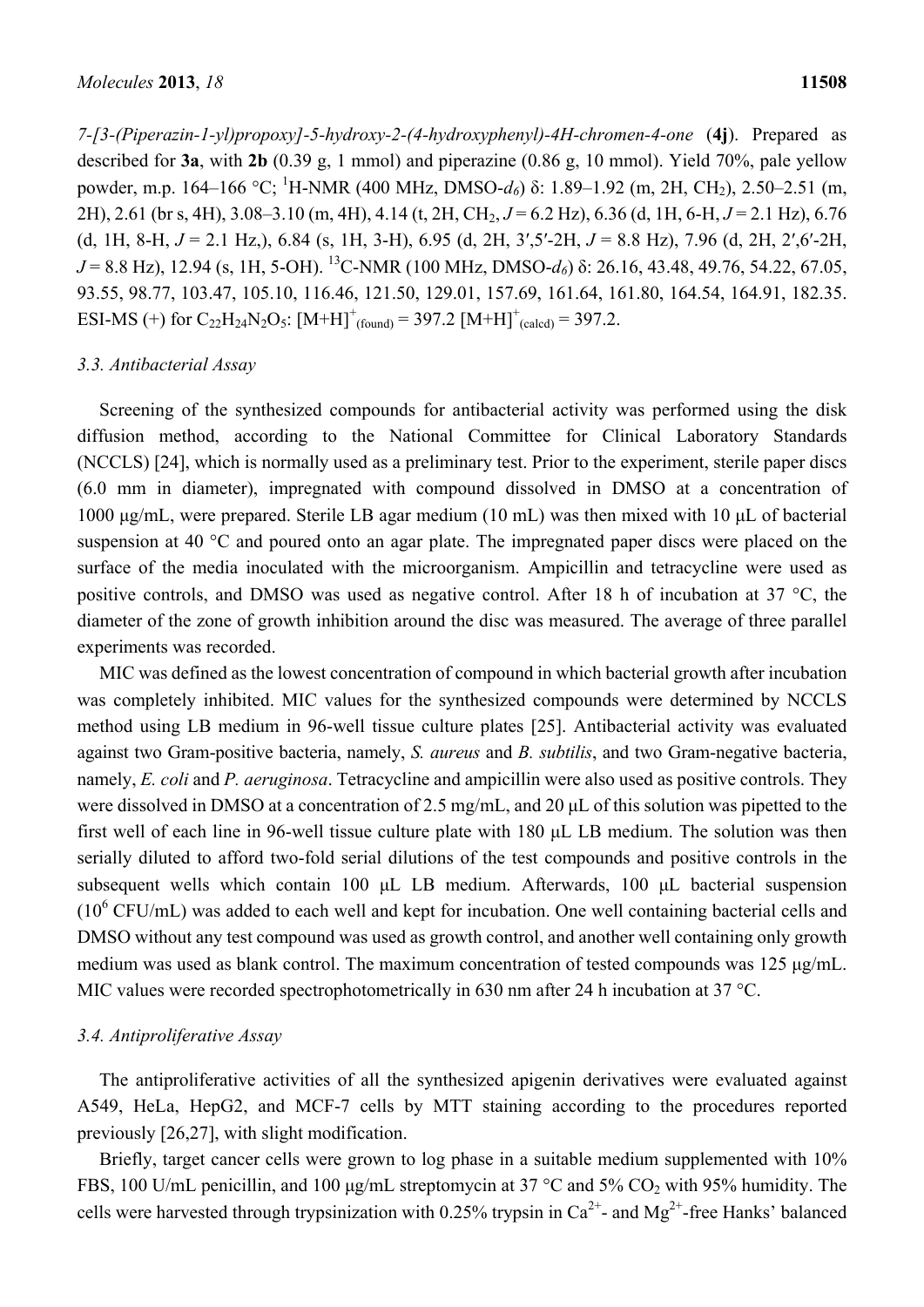salt solution at 37 °C. Trypsinization was stopped by adding fresh supplemented medium. The cell suspension was centrifuged at 1000 rpm for 5 min, and then the cells were resuspended in supplemented medium  $(1.0 \times 10^6 \text{ cells/well in } 6$ -well plates) for further use. Afterward, the cells were seeded into 96-well microtiter plates (4.0  $\times$  10<sup>3</sup> cells/well) with fresh medium (150 µL). Subsequent incubation was permitted for 24 h before the antiproliferative assessments. Tested compounds of 150 μL (final concentrations of 62.5, 125, 250, 500, 1,000, or 2,000 μg/mL in the culture medium) were added to each well. After 24 h incubation, MTT (20 μL, 5 mg/mL) was added to each well. After 4 h, DMSO (150 μL) was added to terminate the reaction. The survival rate of the cancer cells was evaluated by measuring the optical density (A) on a microplate reader at 490 nm. All *in vitro* results were expressed as the cancer cell proliferation inhibition ratio according to the following formula:

$$
[(A_{control} - A_{test})/A_{control}] \times 100\%
$$

where  $A_{control}$  and  $A_{test}$  are the optical densities of the control and the test groups, respectively. All tests were performed in triplicate.

## **4. Conclusions**

In summary, two series of apigenin derivatives, which contains 2- or 3-carbon spacers, were synthesized, and their antibacterial and antiproliferative activities were assessed. Most of the synthesized derivatives showed potential antibacterial and antiproliferative activities. Among these derivatives,  $4a-4j$ , which contain a  $C_3$  spacer between apigenin and the different amines, displayed greater activity than **3a**–**3j**. Compound **4i** was found to be the most active derivative, with MIC values of 1.95, 3.91, 3.91, and 3.91 μg/mL against *S. aureus*, *B. subtilis*, *E. coli*, and *P. aeruginosa*, respectively. Compound **4j** showed notable activity against A549, HeLa, HepG2, and MCF-7 cancer cell lines, with the lowest  $IC_{50}$  values among all the synthesized compounds. These findings have encouraged us to continue the development and testing of apigenin derivatives and conduct further studies to investigate SARs and their mechanisms of action.

## **Supplementary Materials**

1 H-NMR and 13C-NMR spectra of the compounds **1**, **2a**, **2b**, **3a**–**3j**, and **4a**–**4j** are available in the supplementary materials: http://www.mdpi.com/1420-3049/18/9/11496/s1.

## **Acknowledgments**

This work was financially supported by the State Forestry Administration of the People's Republic of China (Grant No. 200904004), the National Natural Science Foundation of China (Grant Nos. 21175107, 21375106, and 21202132), the Ministry of Education of the People's Republic of China (Grant No. NCET-08-0464), and the Northwest A&F University.

## **Conflicts of Interest**

The authors declare no conflict of interest.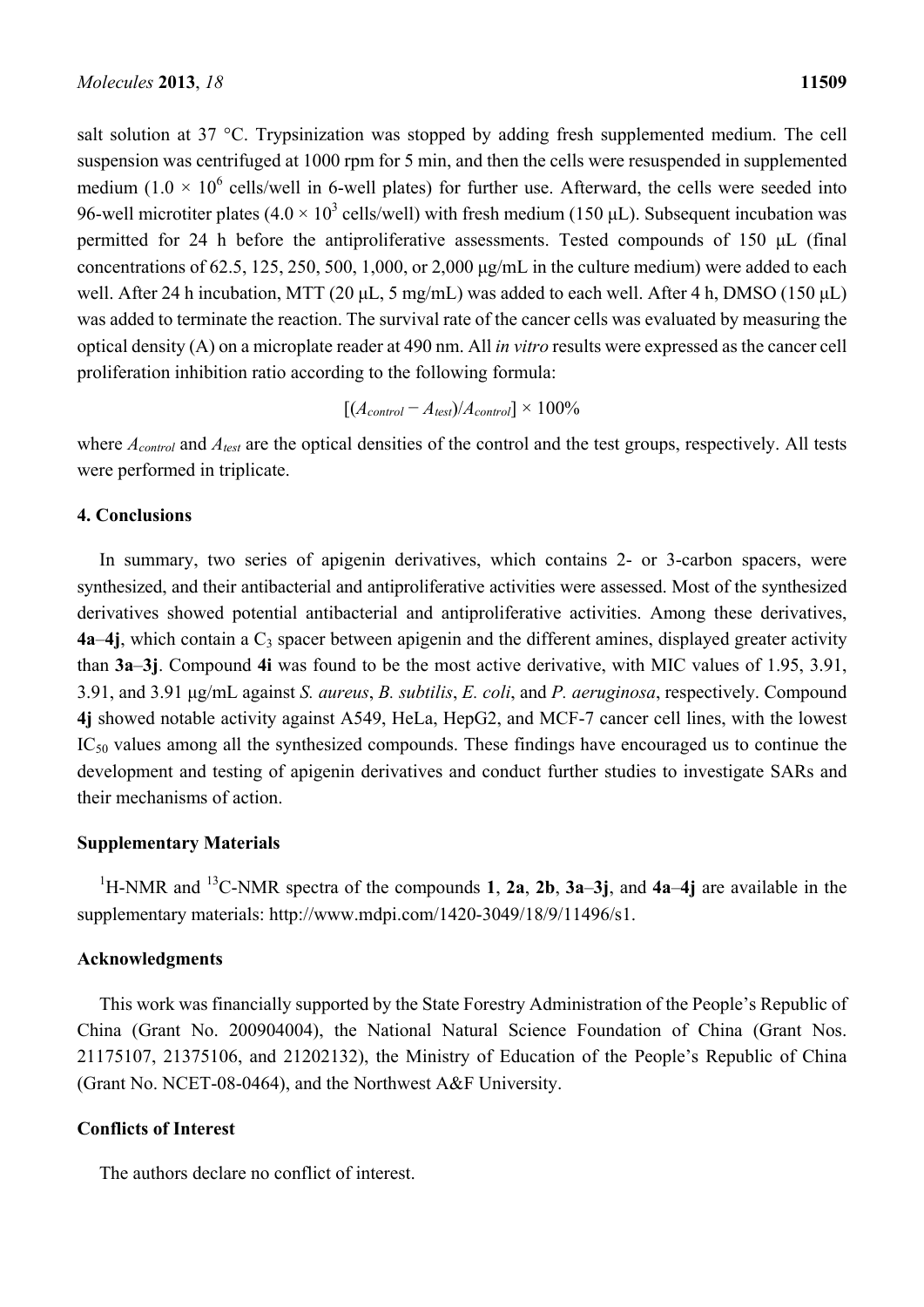## **References**

- 1. Eckhardt, S. Recent progress in the development of anticancer agents. *Curr. Med. Chem.-Anti-Cancer Agents* **2002**, *2*, 419–439.
- 2. Lee, C.W.; Hong, D.H.; Han, S.B.; Jung, S.H.; Kim, H.C.; Fine, R.L.; Lee, S.H.; Kim, H.M. A novel stereo-selective sulfonylurea, 1-[1-(4-aminobenzoyl)-2,3-dihydro-1H-indol-6-sulfonyl]- 4-phenyl-imidazolidin-2-one, has antitumor efficacy in *in vitro* and *in vivo* tumor models. *Biochem. Pharmacol.* **2002**, *64*, 473–480.
- 3. Moorthy, N.S.H.N.; Cerqueira, N.S.; Ramos, M.J.; Fernandes, P.A. Title QSAR analysis of 2-benzoxazolyl hydrazone derivatives for anticancer activity and its possible target prediction. *Med. Chem. Res.* **2012**, *21*, 133–144.
- 4. Cooper, E.L. Drug discovery, CAM and natural products. *Evid. Based Complement Altern. Med.* **2004**, *1*, 215−217.
- 5. Wesołowska, O. Interaction of phenothiazines, stilbenes and flavonoids with multidrug resistance-associated transporters, P-glycoprotein and MRP1. *Acta Biochim. Pol.* **2011**, *58*, 433−448.
- 6. Kandaswami, C.; Lee, L.T.; Lee, P.P.H.; Hwang, J.J.; Ke, F.C.; Huang, Y.T.; Lee, M.T. The antitumor activities of flavonoids. *In Vivo* **2005**, *19*, 895−909.
- 7. Zhang, J.Y.; Yi, T.; Liu, J.; Zhao, Z.Z.; Chen, H.B. Quercetin induces apoptosis via the mitochondrial pathway in KB and KBv200 cells. *J. Agric. Food Chem.* **2013**, *61*, 2188−2195.
- 8. Valdameri, G.; Gauthier, C.; Terreux, R.; Kachadourian, R.; Day, B.J.; Winnischofer, S.M.B.; Rocha, M.E.M.; Frachet, V.; Ronot, X.; Pietro, A.D.; *et al*. Investigation of chalcones as selective inhibitors of the breast cancer resistance protein: Critical role of methoxylation in both inhibition potency and cytotoxicity. *J. Med. Chem.* **2012**, *55*, 3193−3200.
- 9. Egert, S.; Rimbach, G. Which sources of flavonoids: Complex diets or dietary supplements? *Adv. Nutr.* **2011**, *2*, 8−14.
- 10. Miean, K.H.; Mohamed, S. Flavonoid (myricetin, quercetin, kaempferol, luteolin, and apigenin) content of edible tropical plants. *J. Agric. Food Chem.* **2001**, *49*, 3106–3112.
- 11. Fotsis, T.; Pepper, M.S.; Aktas, E.; Breit, S.; Rasku, S.; Adlercreutz, H.; Wahala, K.; Montesano, R.; Schweigerer, L. Flavonoids, dietary-derived inhibitors of cell proliferation and *in vitro* angiogenesis. *Cancer Res*. **1997**, *57*, 2916−2921.
- 12. Lin, C.C.; Chuang, Y.J.; Yu, C.C.; Yang, J.S.; Lu, C.C.; Chiang, J.H.; Lin, J.P.; Tang, N.Y.; Huang, A.C.; Chung, J.G. Apigenin induces apoptosis through mitochondrial dysfunction in U-2 OS human osteosarcoma cells and inhibits osteosarcoma xenograft tumor growth *in vivo*. *J. Agric. Food Chem.*  **2012**, *60*, 11395−11402.
- 13. Sundaram, S.; Dwivedi, P.; Purwar, S. *In vitro* evaluation of antibacterial activities of crude extracts of *Withania somnifera* (Ashwagandha) to bacterial pathogens. *Asian J. Biotechnol*. **2011**, *3*, 194–199.
- 14. Stojanovic, G.; Radulovi, N.; Hashimoto, T.; Palic, R. *In vitro* antimicrobial activity of extracts of four Achillea species: The composition of *Achillea clavennae* L. (Asteraceae) extract. *J. Ethnopharmacol*. **2005**, *101*, 185–190.
- 15. Zhang, L.N.; Xiao, Z.P.; Ding, H.; Ge, H.M.; Xu, C.; Zhu, H.L.; Tan, R.X. Synthesis and cytotoxic evaluation of novel 7-O-modified genistein derivatives. *Chem. Biodivers*. **2007**, *4*, 248–255.